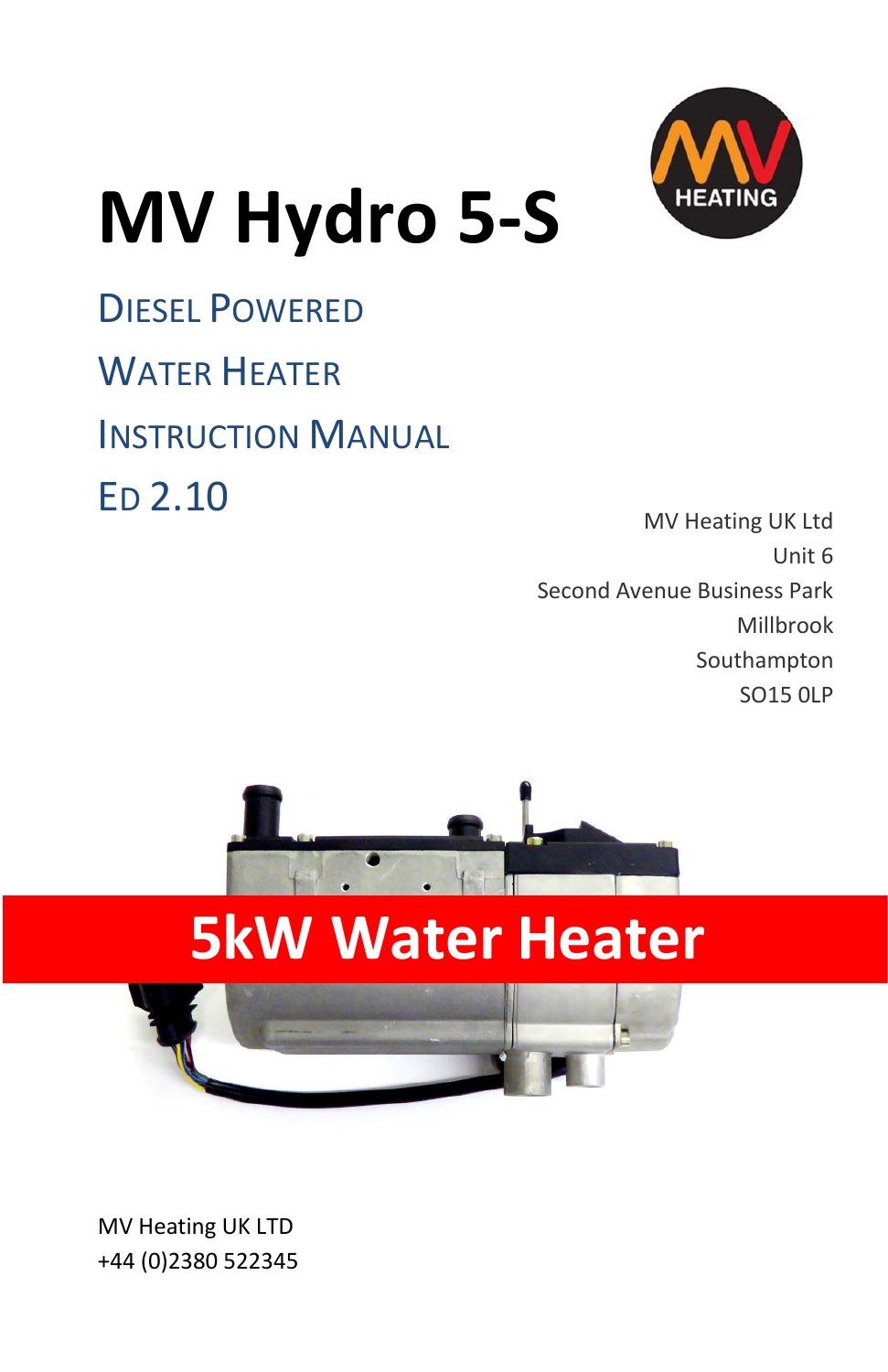

#### **Preface**

Thank you for purchasing the MV Hydro 5 Water heater. This instruction book describes the structures, working principles, installation and operation of the MV Hydro 5. For correct use of the heater, please read this instruction book carefully before installation and operation. The instruction book should be saved in a convenient place for later reference.

#### **Attention**

- This instruction book is subject to revision without notice, but will conform to the purchased product.
- This manual aims to answer all questions the user may have about the product, however; if you have any doubts or find anything incorrect in this manual, please contact us directly.
- Check the heater for any damage when unpacking and contact the dealer immediately if any damage is found.
- If any troubles arise during application, please contact MV Heating or the company who sold it to you. We shall do our best to provide service to you.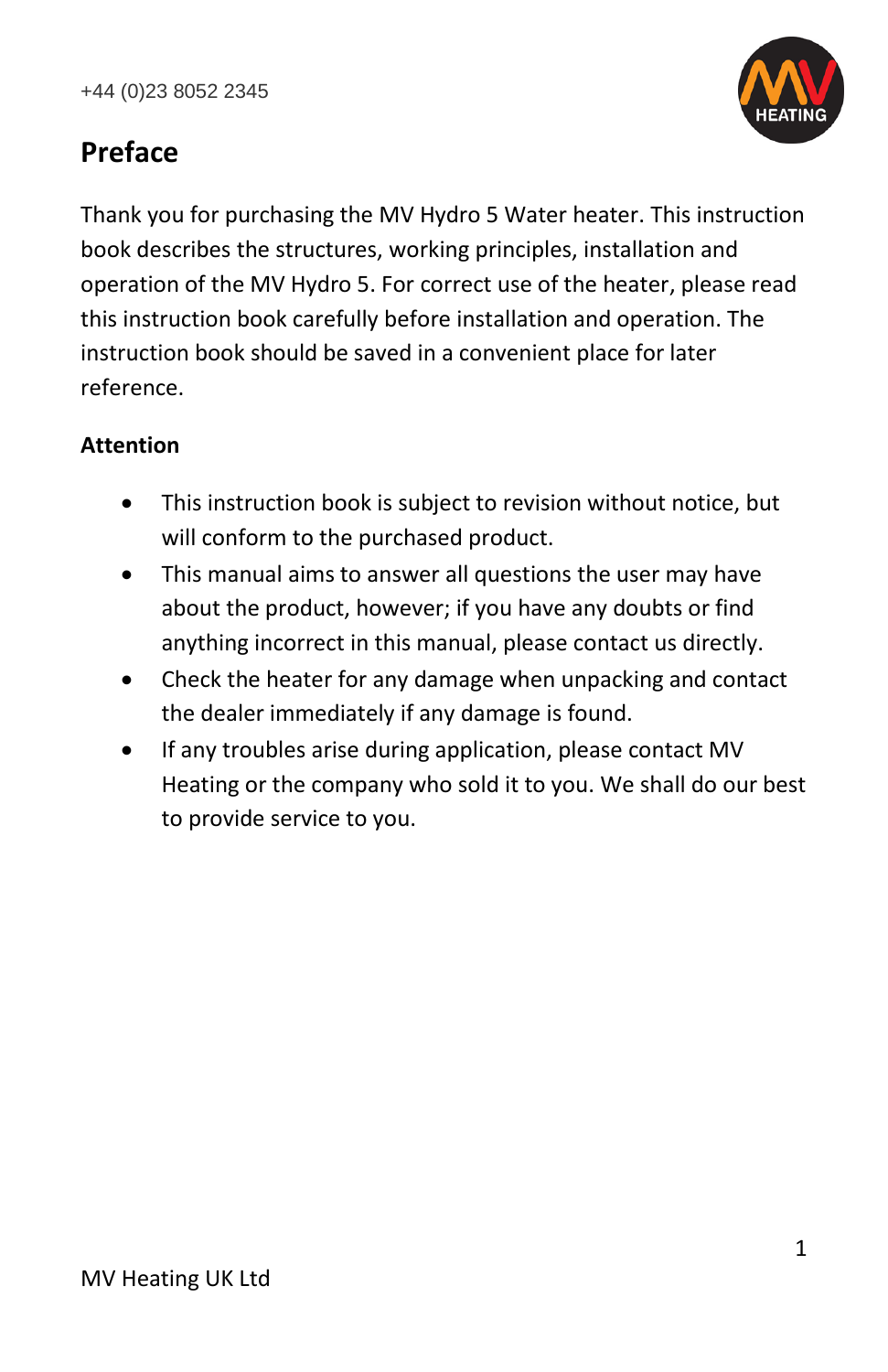

### **Contents**

| 2 |
|---|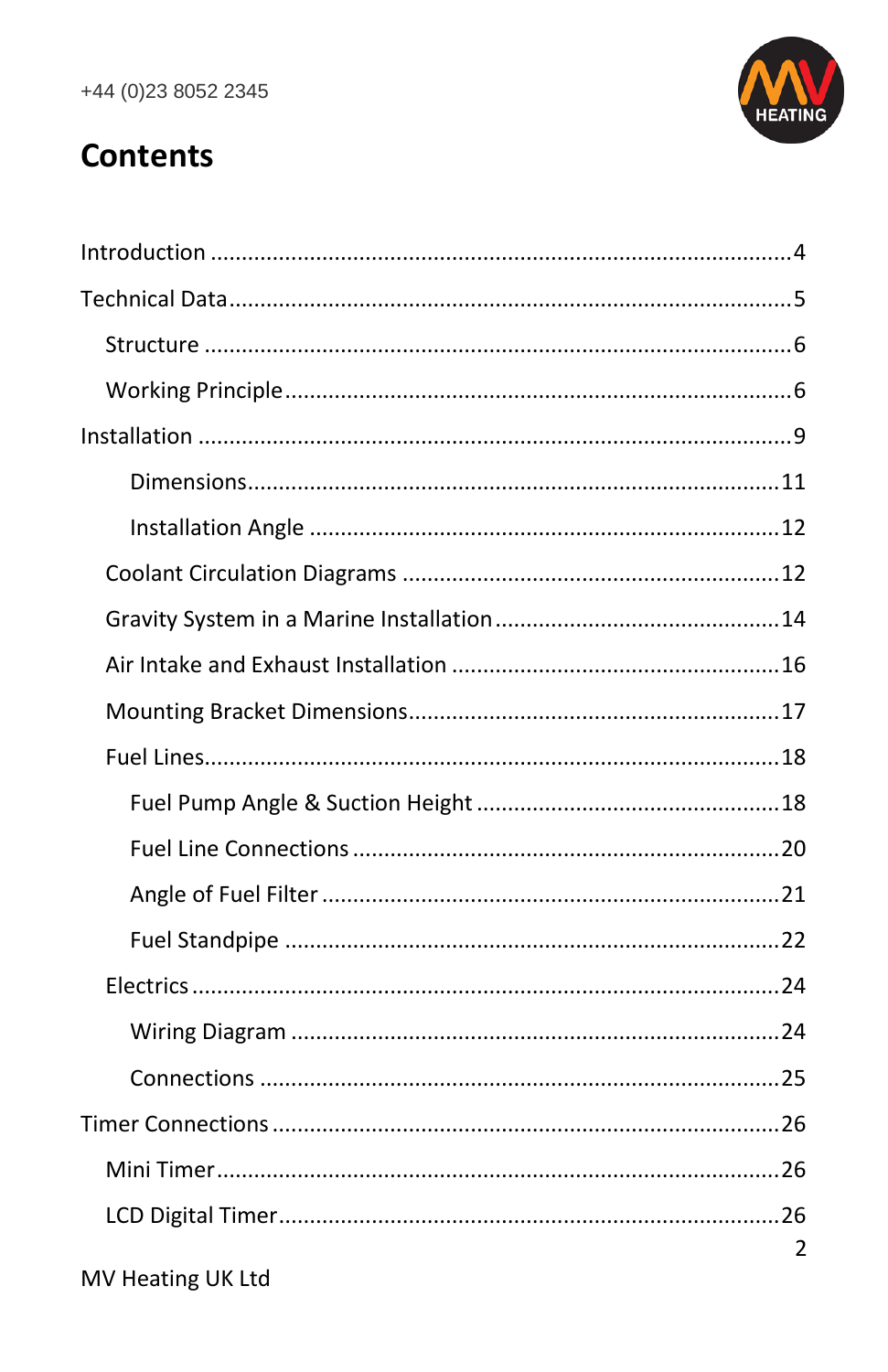

| 1. |                                                    |  |
|----|----------------------------------------------------|--|
| 2. |                                                    |  |
| 3. |                                                    |  |
|    |                                                    |  |
|    |                                                    |  |
|    |                                                    |  |
|    |                                                    |  |
|    |                                                    |  |
|    |                                                    |  |
|    |                                                    |  |
|    |                                                    |  |
|    | Resetting Digital Controller to Factory Settings39 |  |
|    |                                                    |  |
|    |                                                    |  |
|    |                                                    |  |
|    |                                                    |  |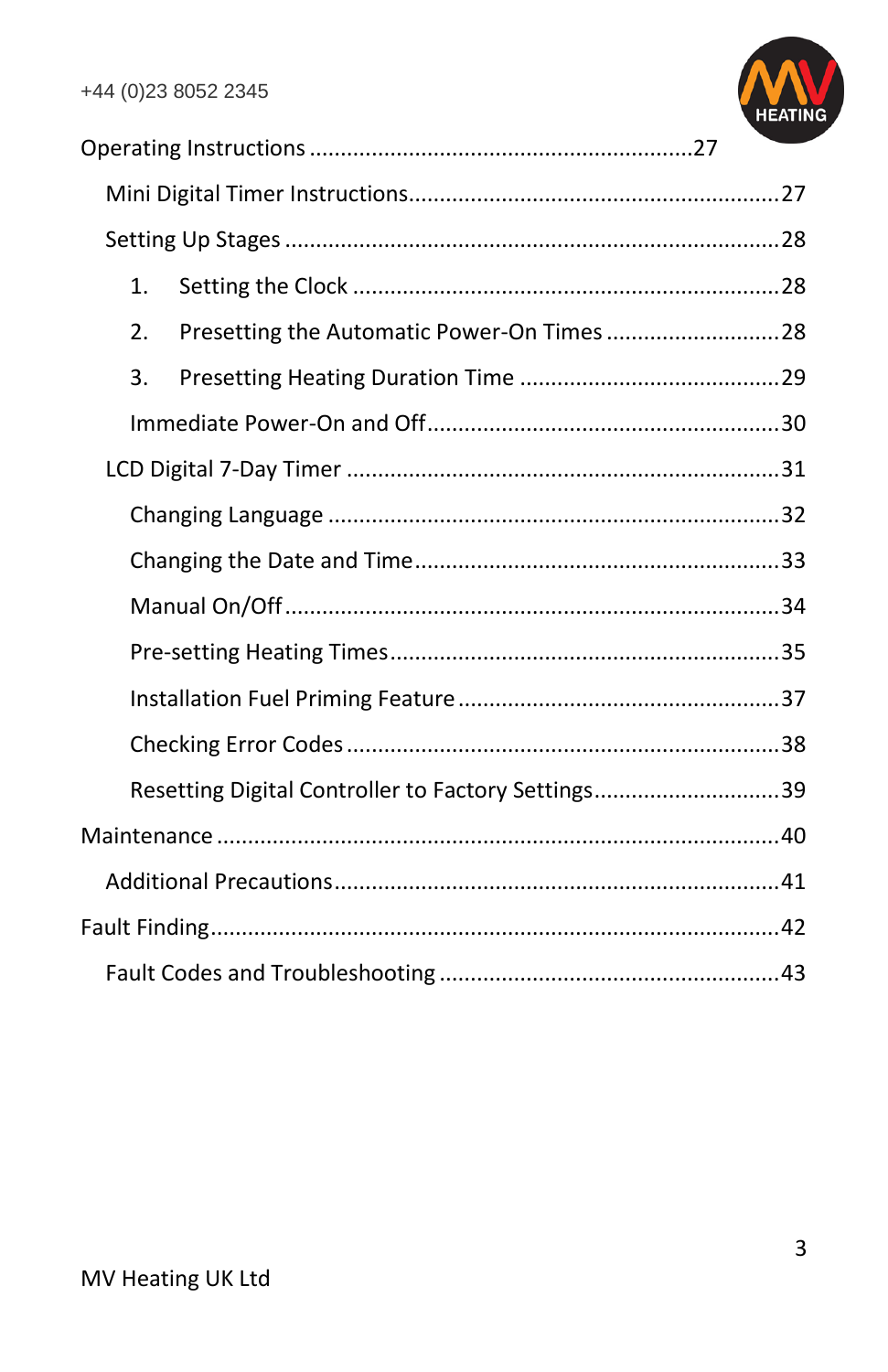

#### <span id="page-4-0"></span>**Introduction**

The MV Hydro 5 is a 5kW modulating diesel fired water heater, which is suitable for providing hot water for heating purposes via radiators or matrix heaters and also domestic hot water via a calorifier. The MV Hydro 5 is fully automatic in operation featuring low energy glow pin ignition and microprocessor control for full temperature regulation.

It has low servicing costs due to modular construction and its simple pre-made connections means easy installation. Simple 2 wire system thermostats can also be added into the installation if desired.

It can be applied to various heating purposes, whether its hot water heating for easier living or engine pre-heating and demisting.

For both vehicle and marine markets, the Hydro 5 is a great way to efficiently meet your heating needs.

This kit includes everything necessary for installation excluding plumbing to the radiators and calorifiers.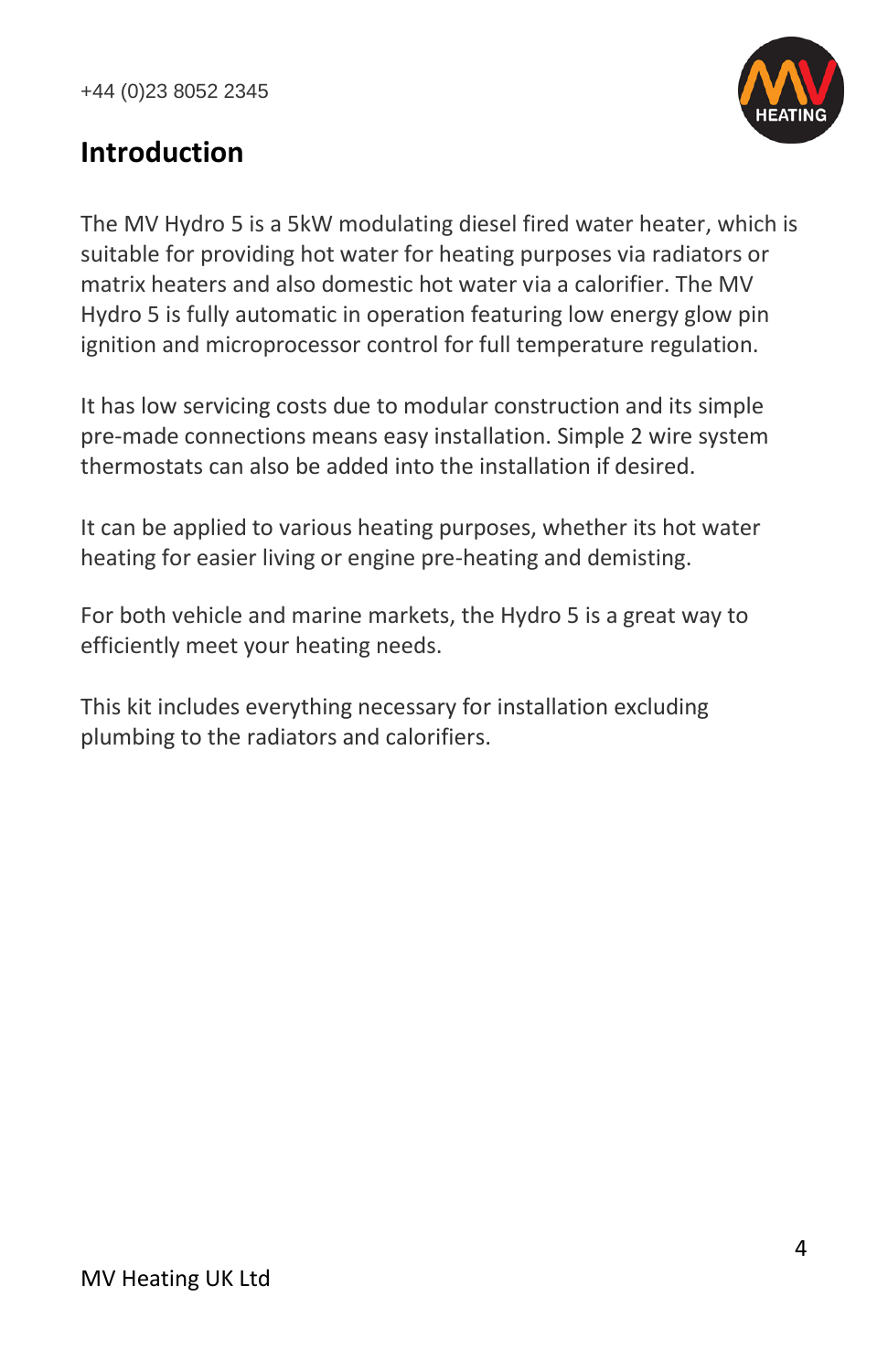

#### <span id="page-5-0"></span>**Technical Data**

| <b>MV Hydro 5 TECHNICAL DATA</b>                |                             |
|-------------------------------------------------|-----------------------------|
| <b>Fuel</b>                                     | <b>Diesel</b>               |
| <b>Power Supply</b>                             | DC12/24V                    |
| <b>Heating Medium</b>                           | Coolant                     |
| <b>Thermal Power (W)</b>                        | High power operation: 5000W |
|                                                 | Low power operation: 2400W  |
| <b>Fuel consumption (L/h)</b>                   | High power operation: 0.62  |
|                                                 | Low power operation: 0.27   |
| <b>Power consumption (W)</b>                    | <100 at starting            |
|                                                 | 37 (High Power) - 10 (Low   |
|                                                 | Power)                      |
| <b>Working pressure (MPa)</b>                   | 0.25                        |
| <b>Lowest working temperature</b>               | $-40^{\circ}$ C             |
| <b>Net weight (heater only)</b>                 | 4.8 <sub>Kg</sub>           |
| <b>Mobile phone control (optional)</b>          | No limitation               |
| <b>Remote control (optional)</b>                | Without obstacles ≤800m     |
| <b>Starting temperature of matrix</b><br>heater | 45°C                        |
| Water pump flow rate (L/h)                      | 25                          |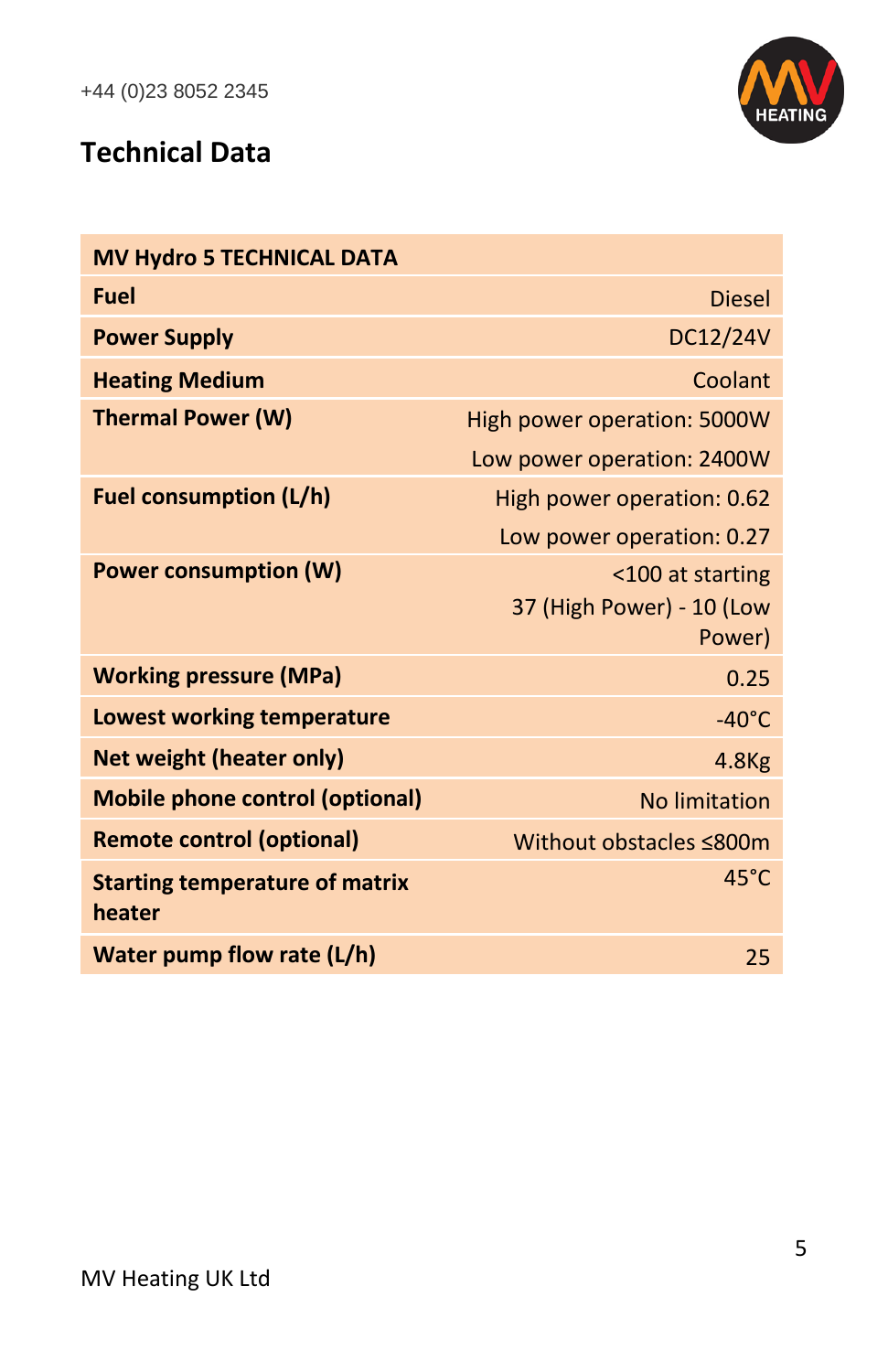

#### <span id="page-6-1"></span><span id="page-6-0"></span>**Structure**



#### **Figure 1**

- **1.** Heat Exchanger Assembly **2.** Base Cover
- **3.** External Water Pump **4.** Fan Cover
- **5.** Top Cover **6.** E.C.U.
- **7.** Flame Sensor **8.** Holder
- 
- **11.** Glow Pin Screen and Seals **12.** Combustion Air Motor
- 
- **15.** Temperature and Overheat Sensor O-Rings **16.** Combustion Chamber Gasket
- 
- **V:** Combustion Air Inlet **A:** Exhaust outlet
- 
- **WI:** Water inlet
- 
- 
- 
- 
- **9.** Glow Pin **10.**Glow Pin Housing
	-
- **13.** Leaf Spring **14.** Temperature and Overheat Sensor
	-
- **17.** Combustion Chamber **18.** Combustion Chamber Seal

**B.** Fuel Inlet **B. WO**: Water outlet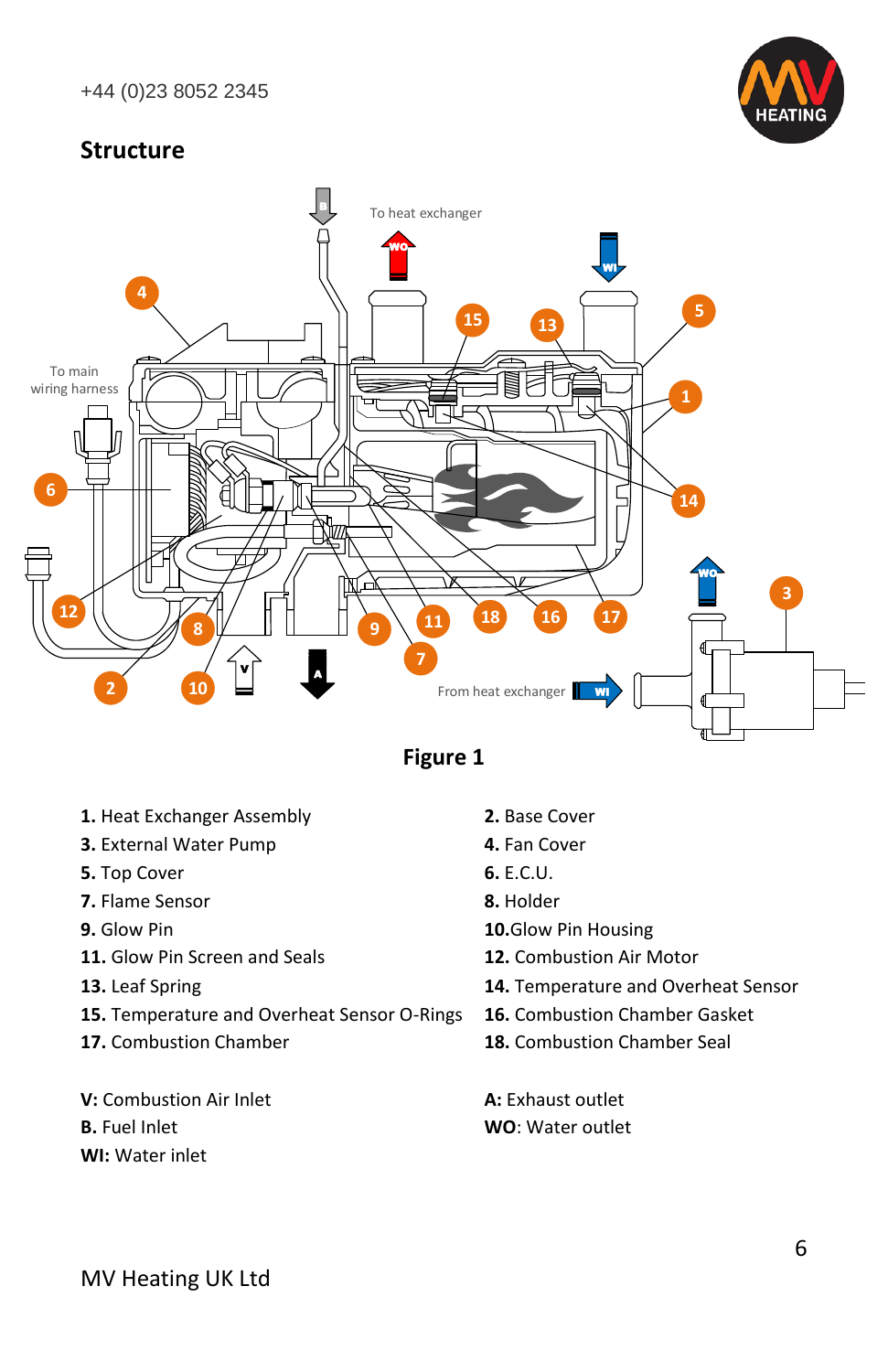

#### **Working Principle**

The main heater body consists of the heat exchanger assembly, the combustion chamber, glow pin and flame sensor etc., air motor and E.C.U.

The coolant flows through the water inlet pipe, around the furnace cavity between the heat exchanger inner casing and outer casing (or water jacket) and then exits out the outlet pipe, making a full loop of the circulation system.

The water pump constantly circulates the coolant around the system and is thus heated repeatedly in the furnace, ensuring a gentle rise in temperature.

The flame sensor is used to judge if the combustion chamber has been ignited and if it keeps burning after ignition.

The fuel pump draws fuel from the fuel tank and sends it to the combustion chamber where it mixes with combustion supporting air. The mixture then gets ignited by the glow pin. Fresh air is taken from outside the vehicle by the air inlet pipe, and is blown into the combustion chamber by the air motor. The exhaust then releases fumes safely outside of the vehicle.

The overheat sensor is used to measure the temperature of the heater's inner casing. The heater will shut down automatically if a fault is sensed, to prevent overheating. The most common causes are insufficient coolant in the furnace cavity, or the water pump has stopped circulating.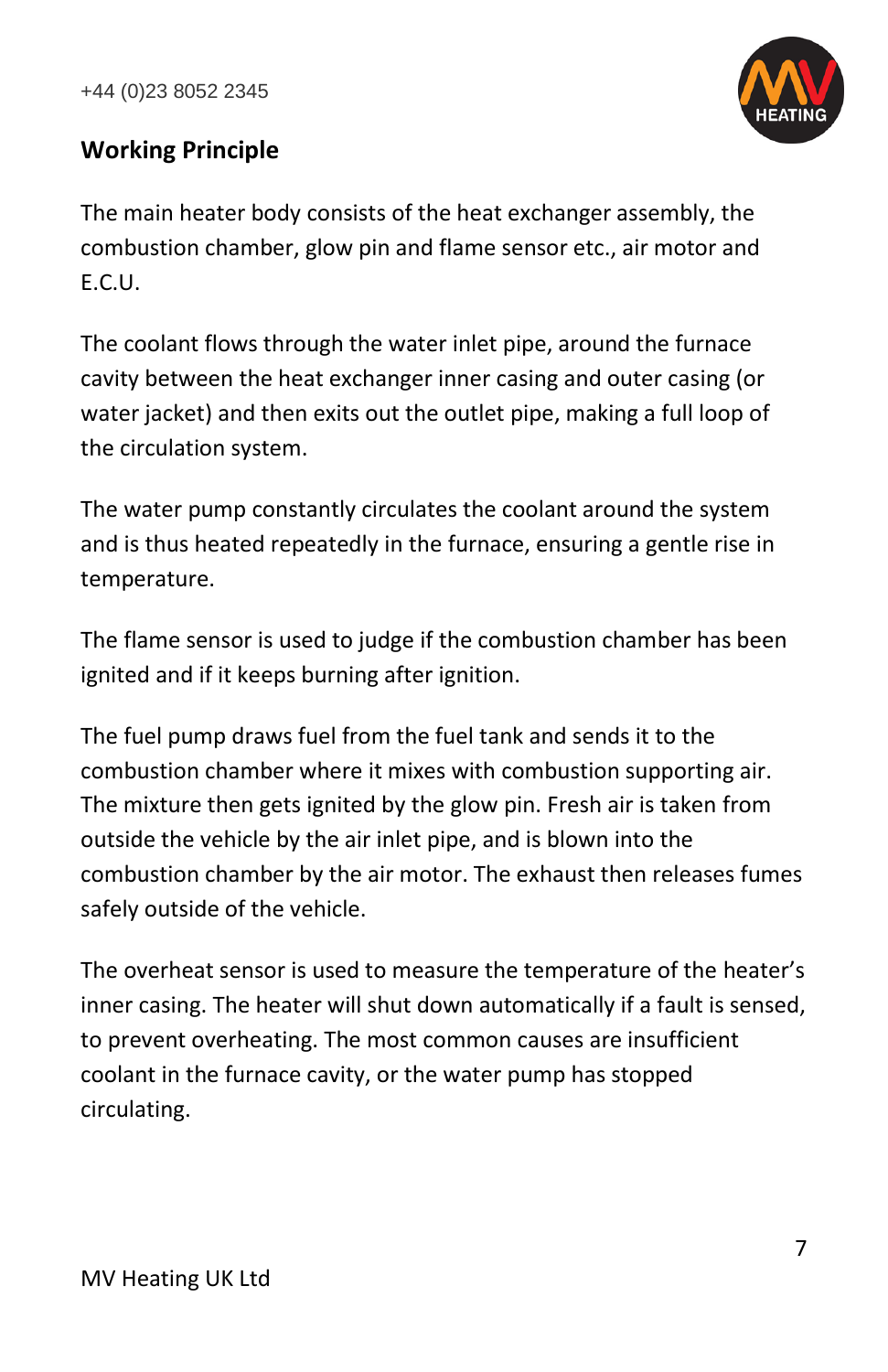

The controller (or E.C.U.) is powered by a single-chip microprocessor and monitors the workings of the heater. It constantly examines:

- The supplied power voltage and whether it meets the correct margins
- Any open or short circuit trouble with the glow pin, flame sensor, overheating sensor, etc.
- The glow pin conduction and duration times
- Measures the rotation speed of the combustion fan in different stages of operation
- The adjustment and feeding rate of fuel during different stages of operation
- The working conditions of the heater based on the flame sensor, overheat sensor, etc.
- Working conditions of the water and fuel pump
- When troubles arise; the heater will switch automatically and send out the relevant fault code to the timer control

After initial installation; the vehicle should be started to ensure a complete circulation.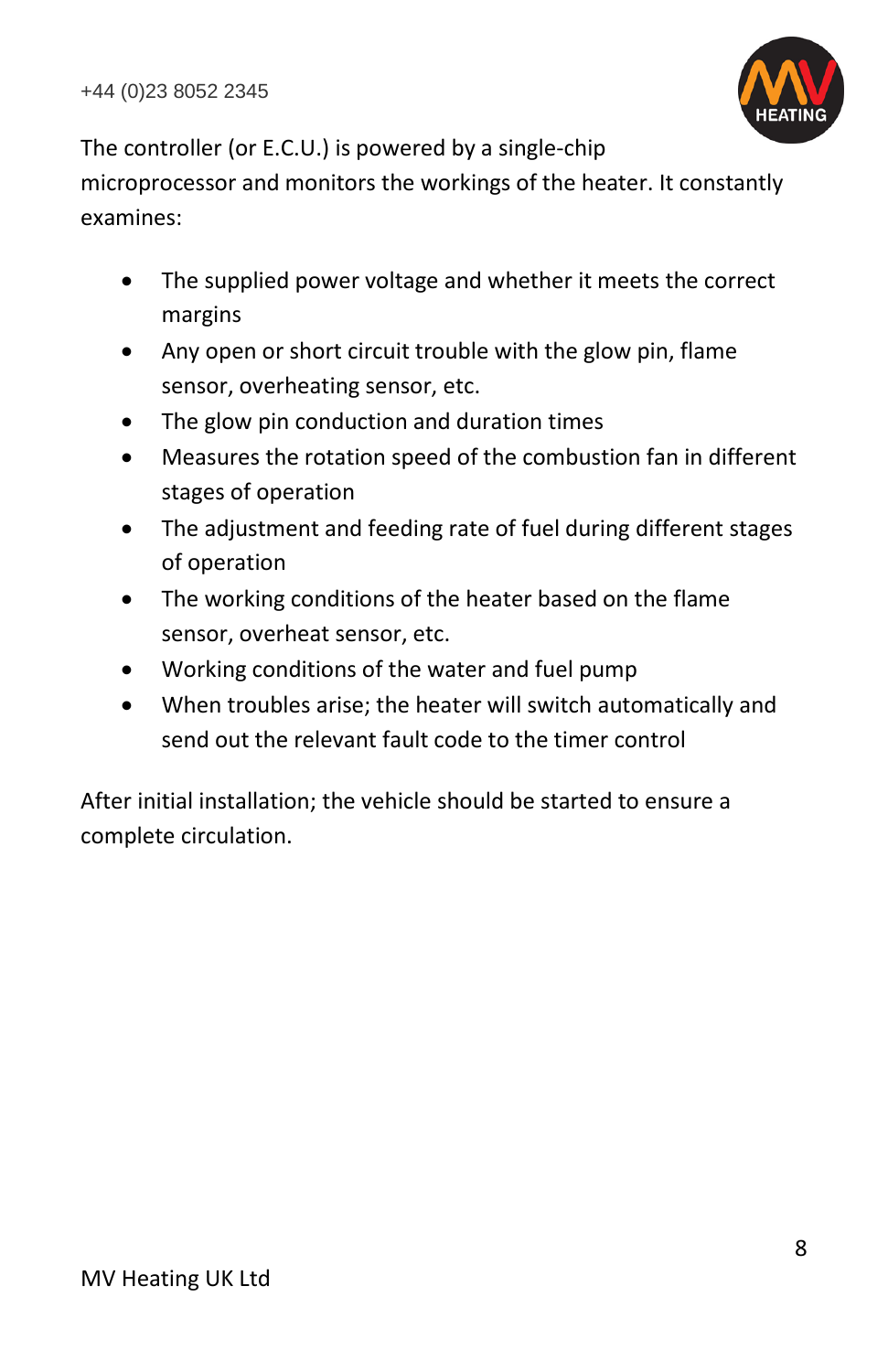

#### <span id="page-9-0"></span>**Installation**

#### **Exploded Parts Diagram**



**Figure II**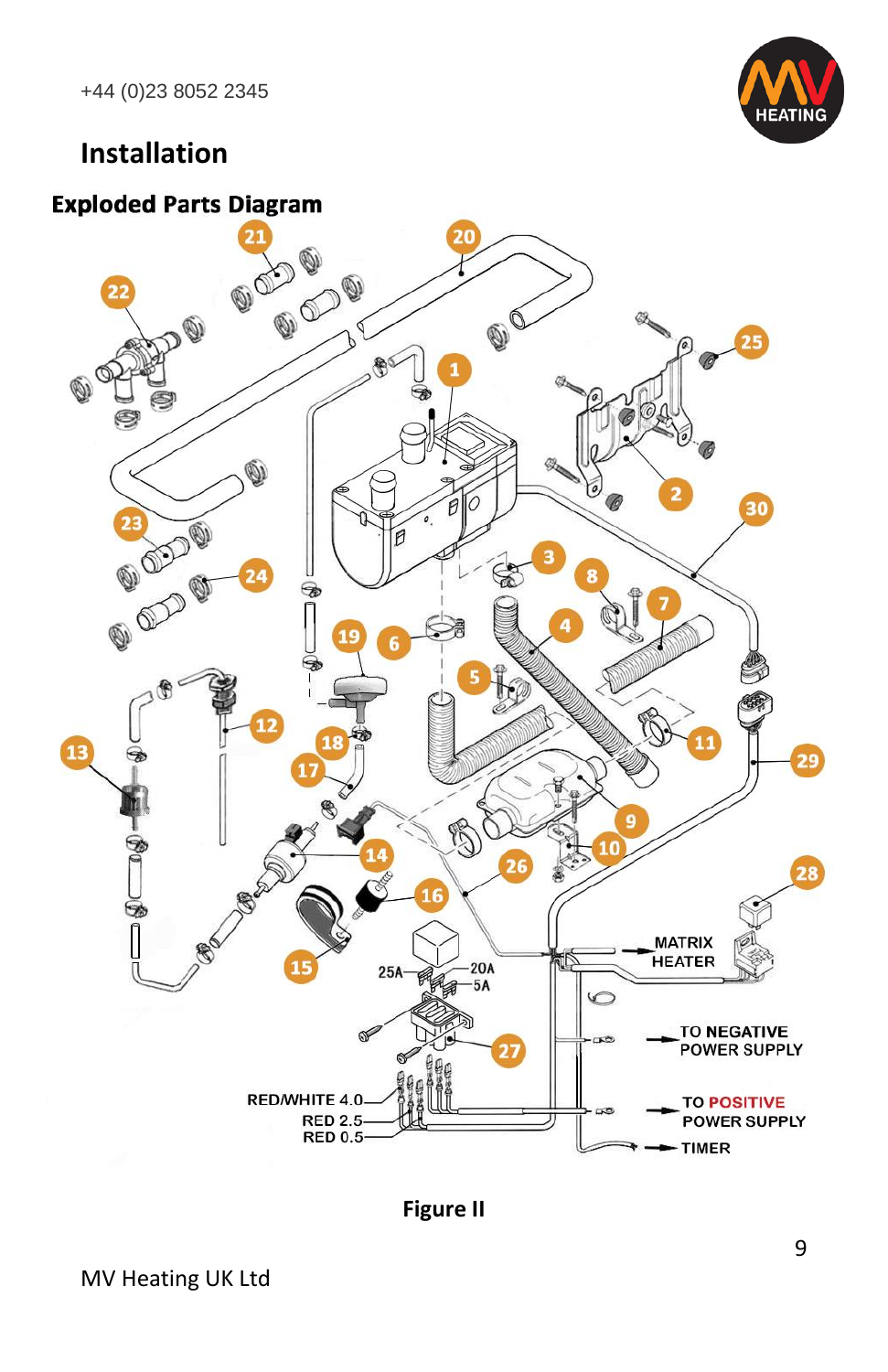

- 
- **2.** Heater Mounting Bracket **17.** Rubber Fuel Connector
- 
- 
- **5.** Combustion Air Fixing 'P' Clip **20.** Rubber Coolant Pipe
- 
- **7.** 24mm Exhaust 1M\* **22.** Bypass Valve\*\*
- 
- **9.** 24mm Exhaust Silencer\* **24.** Coolant Pipe Clamps
- **10.** Exhaust Silencer Mounting Bracket **25.** Rubber Damper Mounts
- 
- **12.** Fuel Standpipe **27.** Fuse Holder
- 
- 
- 
- **1.** Hydro 5 Heater **16.** Anti-Vibration Mount
	-
- **3.** Combustion Air Intake Clamp **18.** Fuel Line Connector Clamp
- **4.** 22mm Combustion Air Intake **19.** Fuel Damper (Optional)
	-
- **6.** Exhaust Clamp **21.** Coolant Pipe Connectors
	-
- **8.** Exhaust 'P' Clip **23.** Reducing Pipe Connectors
	-
	-
- **11.** Exhaust Silencer Clamp\* **26.** Fuel Pump Power Loom
	-
- **13.** Inline Fuel Filter **28.** Matrix Heater Relay
- **14.** Fuel Pump **29.** Main Wiring Harness
- **15.** Fuel Pump Bracket **30.** Heater body Loom and Plug

\*Combined 2.3m stainless steel exhaust and silencer for marine applications

\*\*Only supplied in vehicle applications

Do not install the heater anywhere near flammable sources, including the fuel tank, in closed spaces without ventilation or exposed in the proximity of people without a proper heat shield.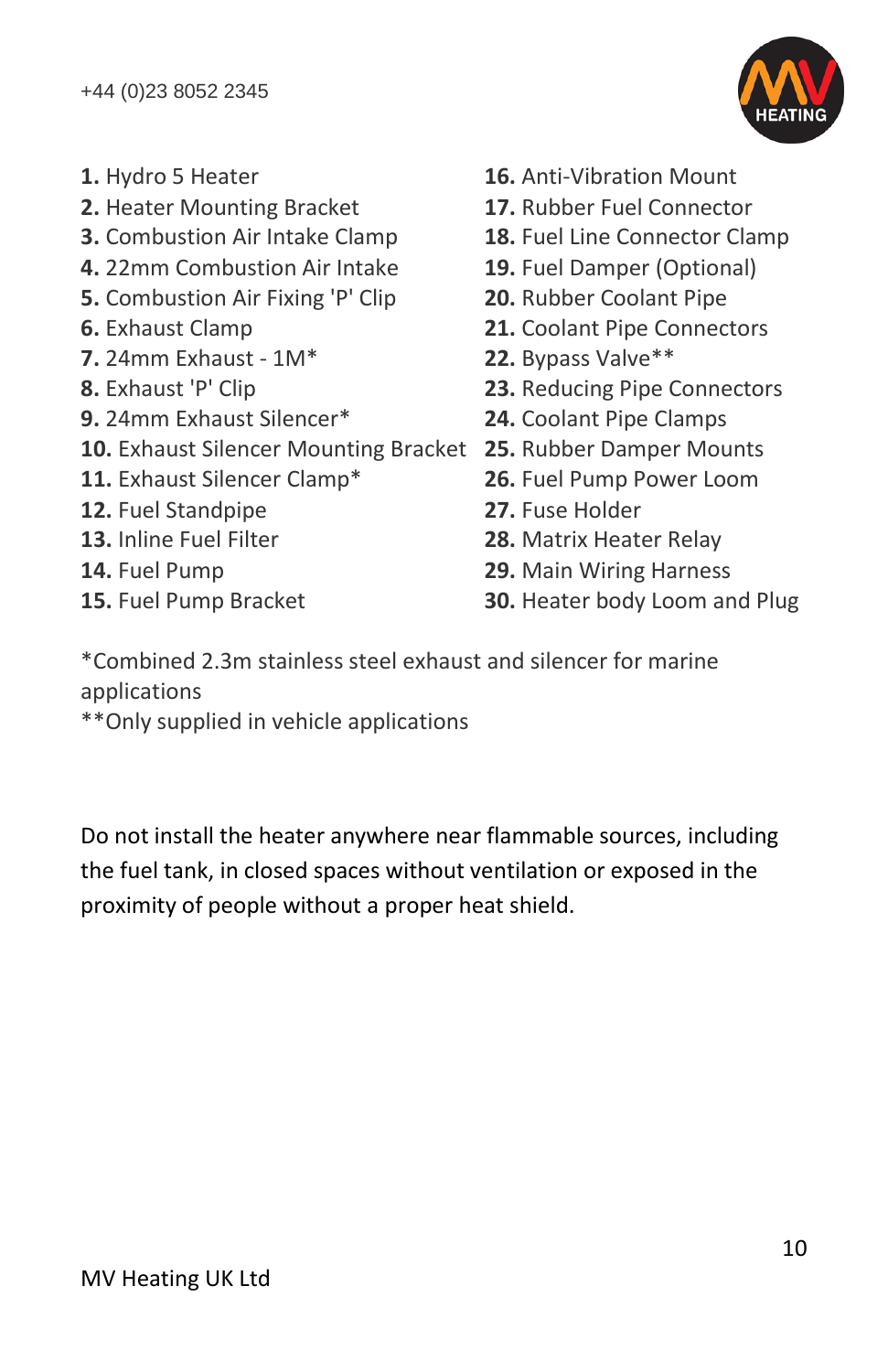

#### <span id="page-11-0"></span>**Dimensions**



**E.** Water Inlet



The heater should ideally be installed in the engine room, but with ease of access for removal and servicing of the unit.

The main heater body is mounted onto a suitable surface with a bracket. Ensure it is lined up with all relevant holes in the correct position. Once it is in place the unit can be mounted to the bracket with the M6X10 bolt supplied in the kit.

Figure IV shows the maximum degree the heater can be installed at if an incline is required.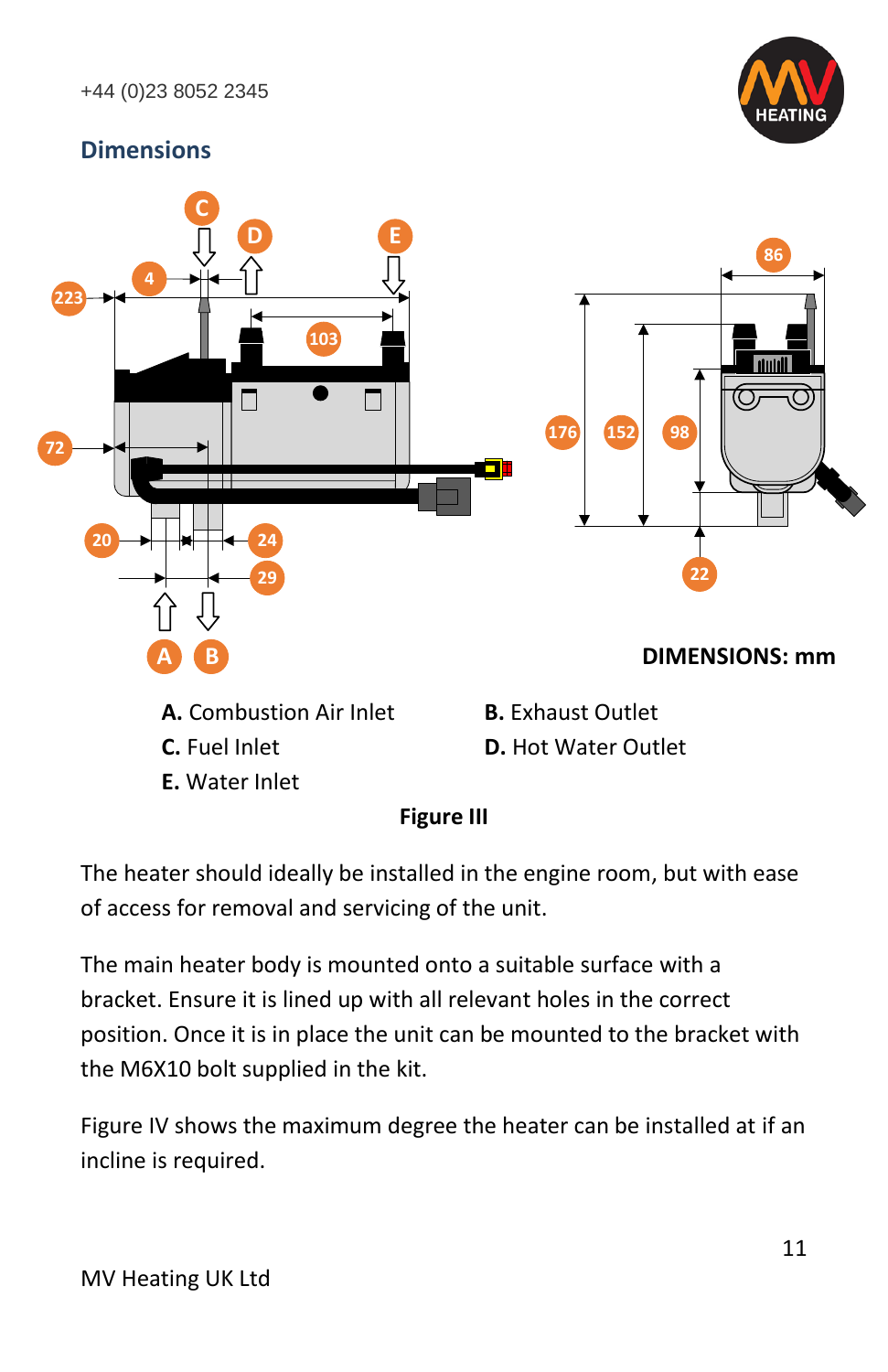

#### <span id="page-12-0"></span>**Installation Angle**



**Figure IV**

#### <span id="page-12-1"></span>**Coolant Circulation Diagrams**



**1.** Matrix Heater **2.** The Heater

**3.** External Water Pump **4.** Engine

**Figure V**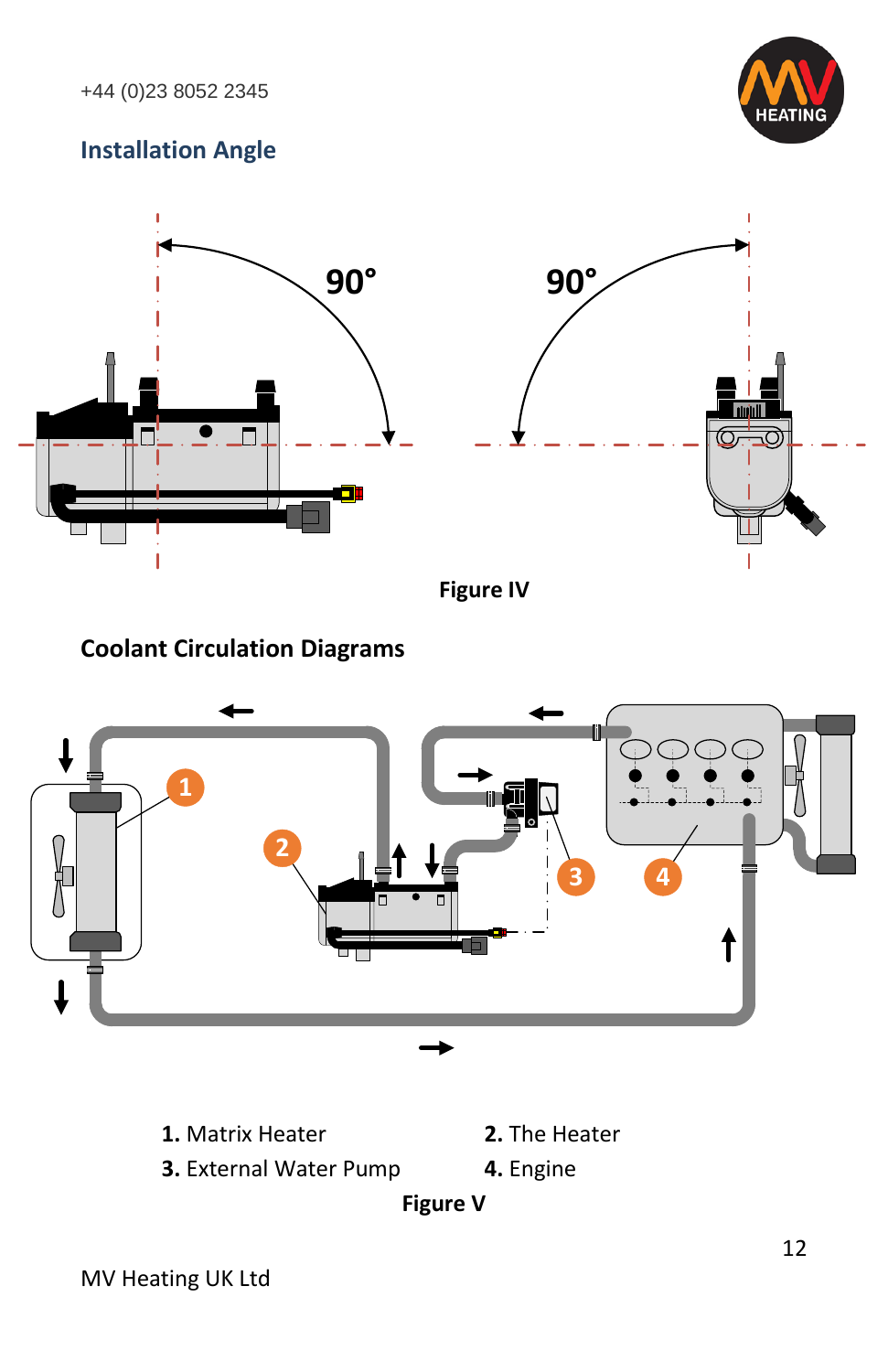

Figure V shows the installation of the coolant circulation system in a marine or vehicle application, not using a bypass valve that plumbs into the engine. Figure VI shows the way to install the system in a vehicle, using the bypass valve.



**5.** Engine

**Figure VI**

To bleed the system, simply loosen the outlet hose from the heater and begin the system. Any excess air should immediately circulate out of the system and the hose can be re-tightened.

During installation, any existing coolant in the system should be flushed out with clean water and then re-filled with new coolant.

#### **Ensure you use the right coolant specified for your vehicle.**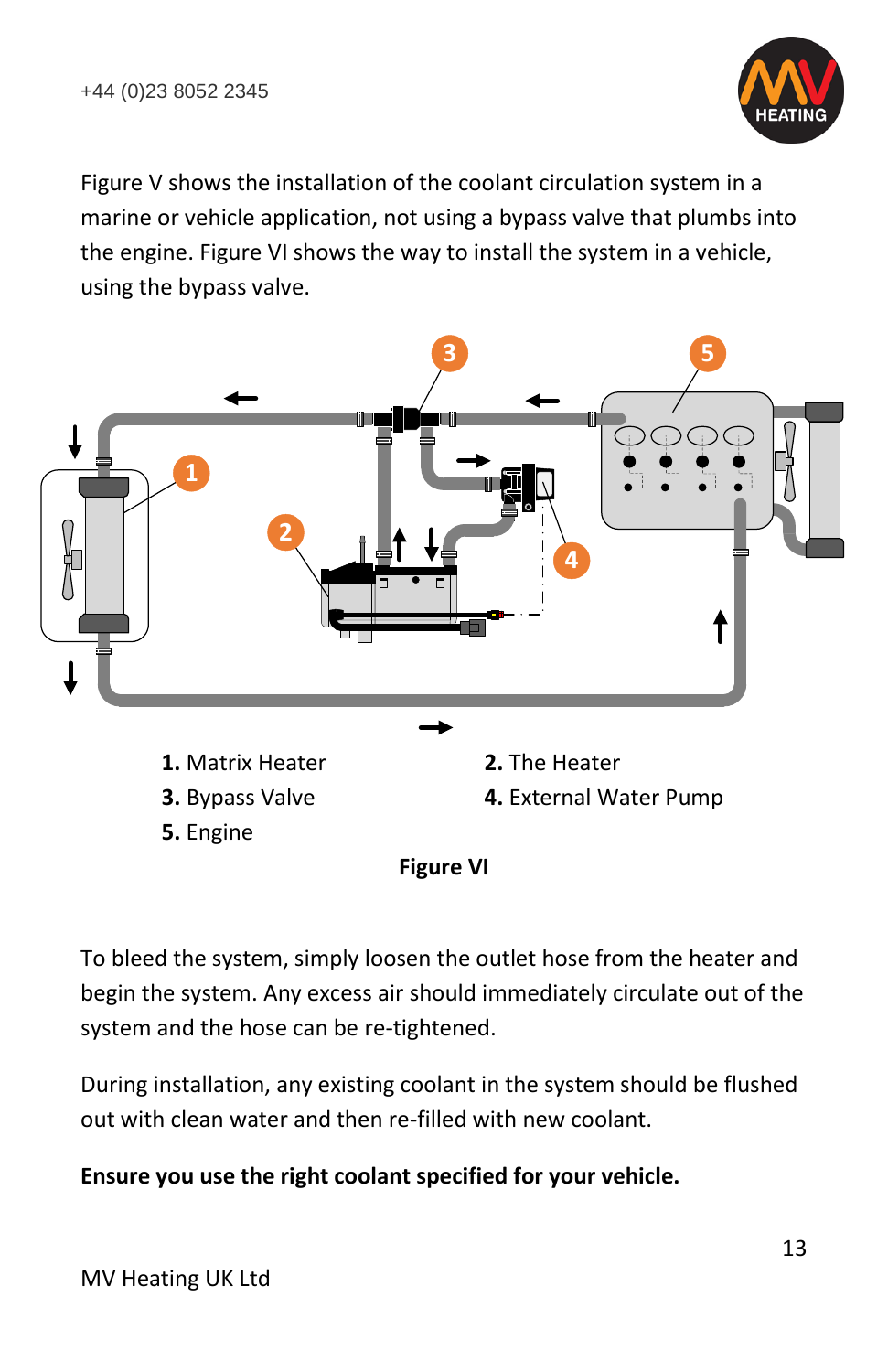

<span id="page-14-0"></span>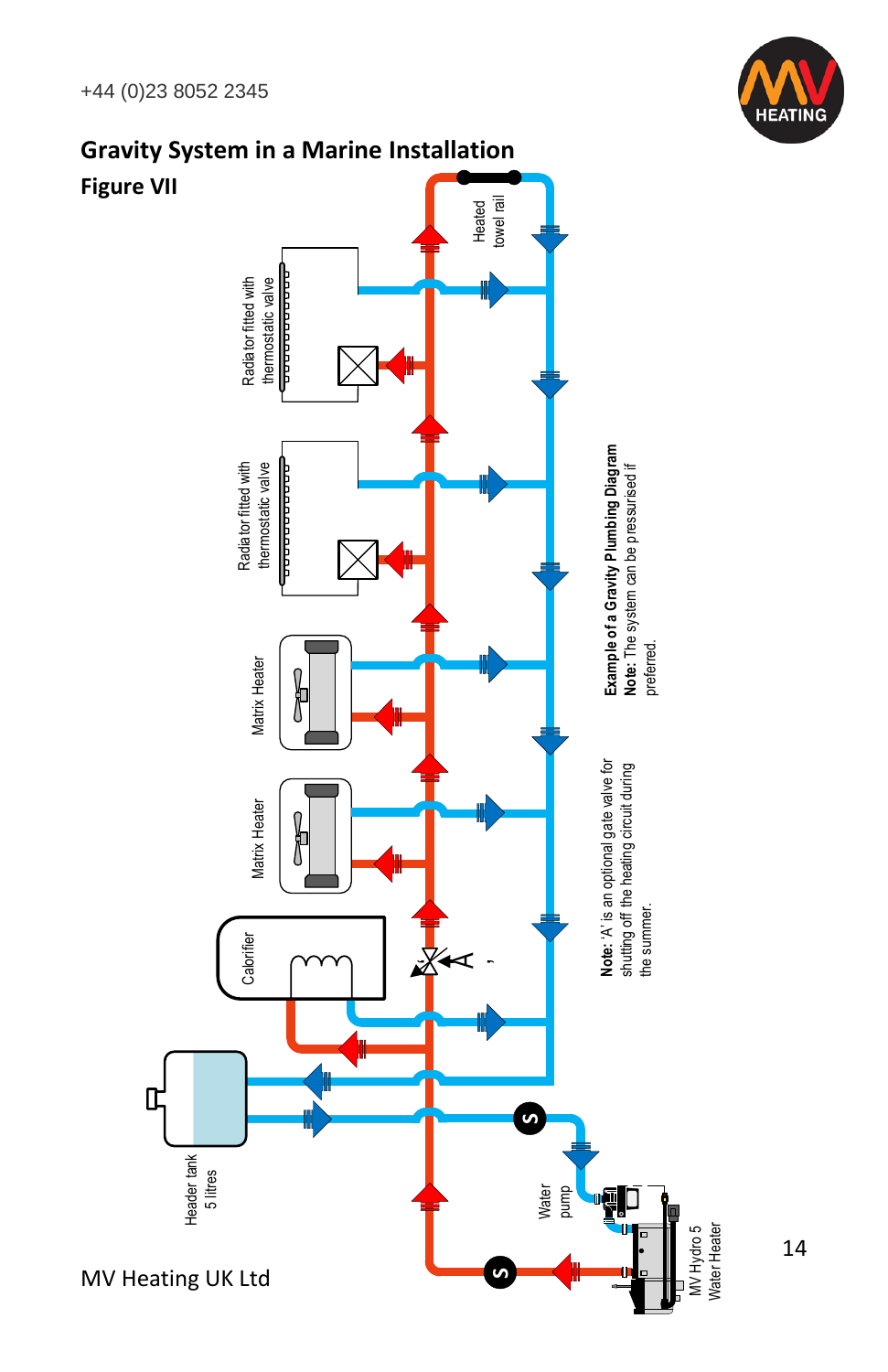

Figure VII shows a simple layout of how to install the Hydro 5 into a marine application using a gravity fed system.

As shown by the diagram, a twin pipe header tank with the return flow passing through it, will act as a permanent auto bleed in the system, any air returning to the heater will come out in the header tank. Antifreeze should be added up to 30% to prevent the coolant from freezing.

Optional service valves can be fitted at point 'S'. This will enable faster and easier removal of the heater without introducing air into the system.

**Pipework:** All pipework should be in 22mm. 15mm should only be used on the return from the matrix heaters, radiators and/or towel rail.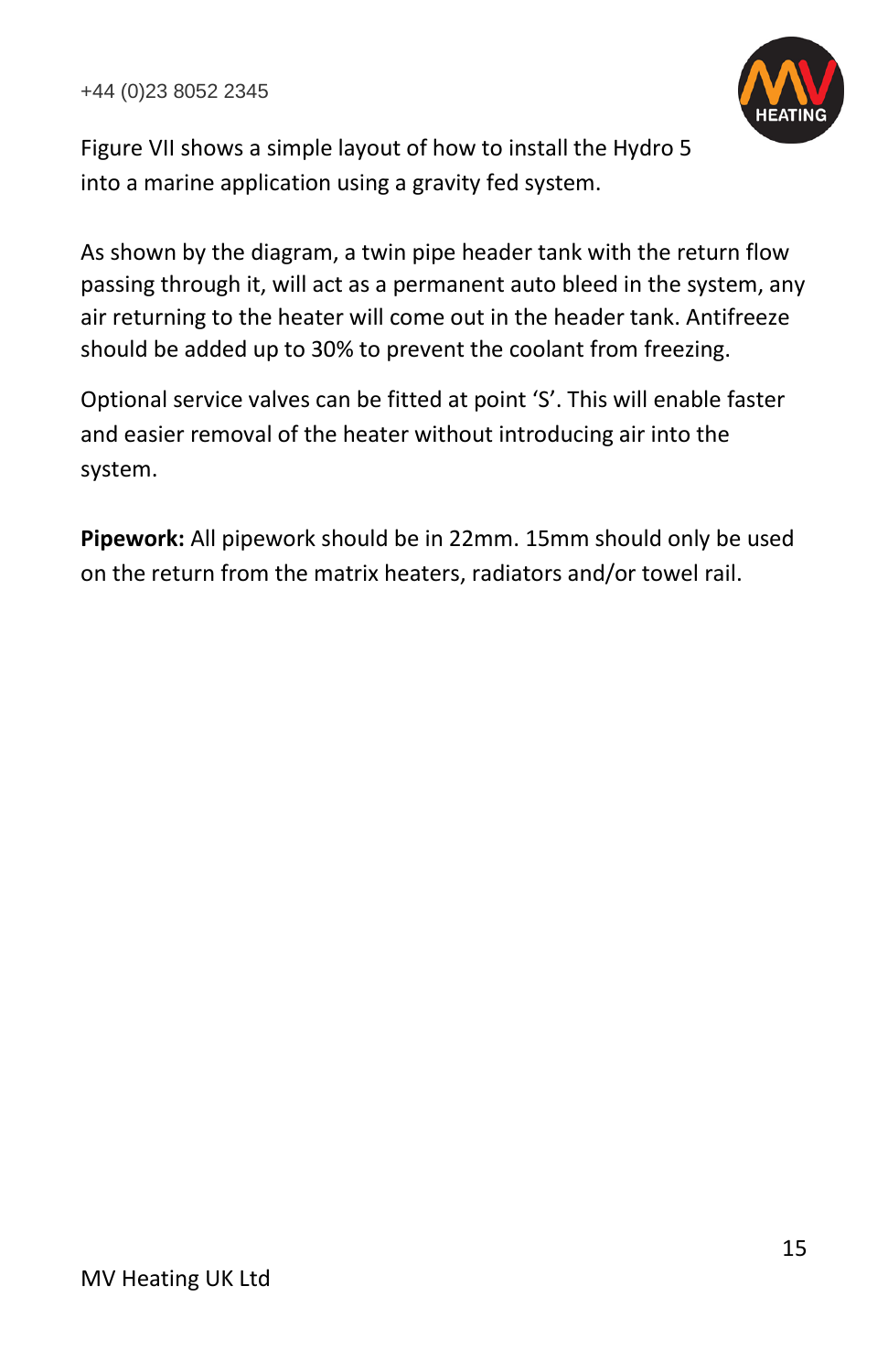

#### <span id="page-16-0"></span>**Air Intake and Exhaust Installation**



Figure VIII shows the installation of the air intake and exhaust. Make sure you only use the appropriate pipes provided and use the clamps to secure them in position.

The air inlet pipe is used to bring in combustion supporting air into the furnace of the heater from outside of the vehicle and in the opposite direction of travel to ensure that the air is clean and doesn't clog up the pipe with dirt and dust.

\*Not necessary when the silencer is built into the exhaust as part of a marine application for example.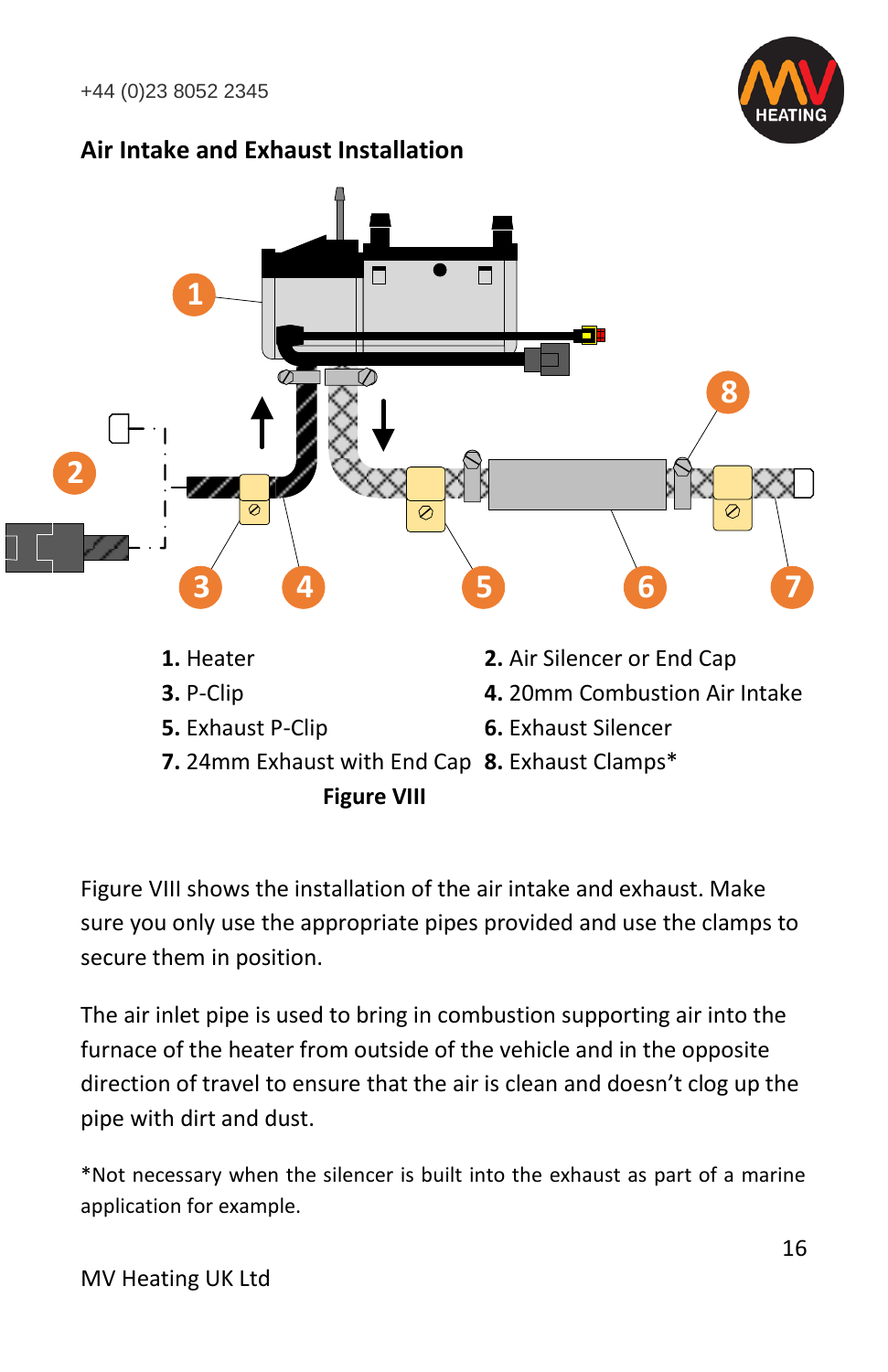

Make sure that the exhaust and any other parts that become hot during the operation of the heater are away from anything damaged by a high heat like wires or plastics.

Also, please ensure that the exhaust **does not** exit in such a way that the fumes are re-circulated by the air inlet pipe or can be inhaled by anyone.



#### <span id="page-17-0"></span>**Mounting Bracket Dimensions**



The mounting bracket is supplied in the installation kit, along with a 100mm M6 hex bolt, used to secure the heater in place to the bracket using one of the two M6 taps, located near the center of the bracket.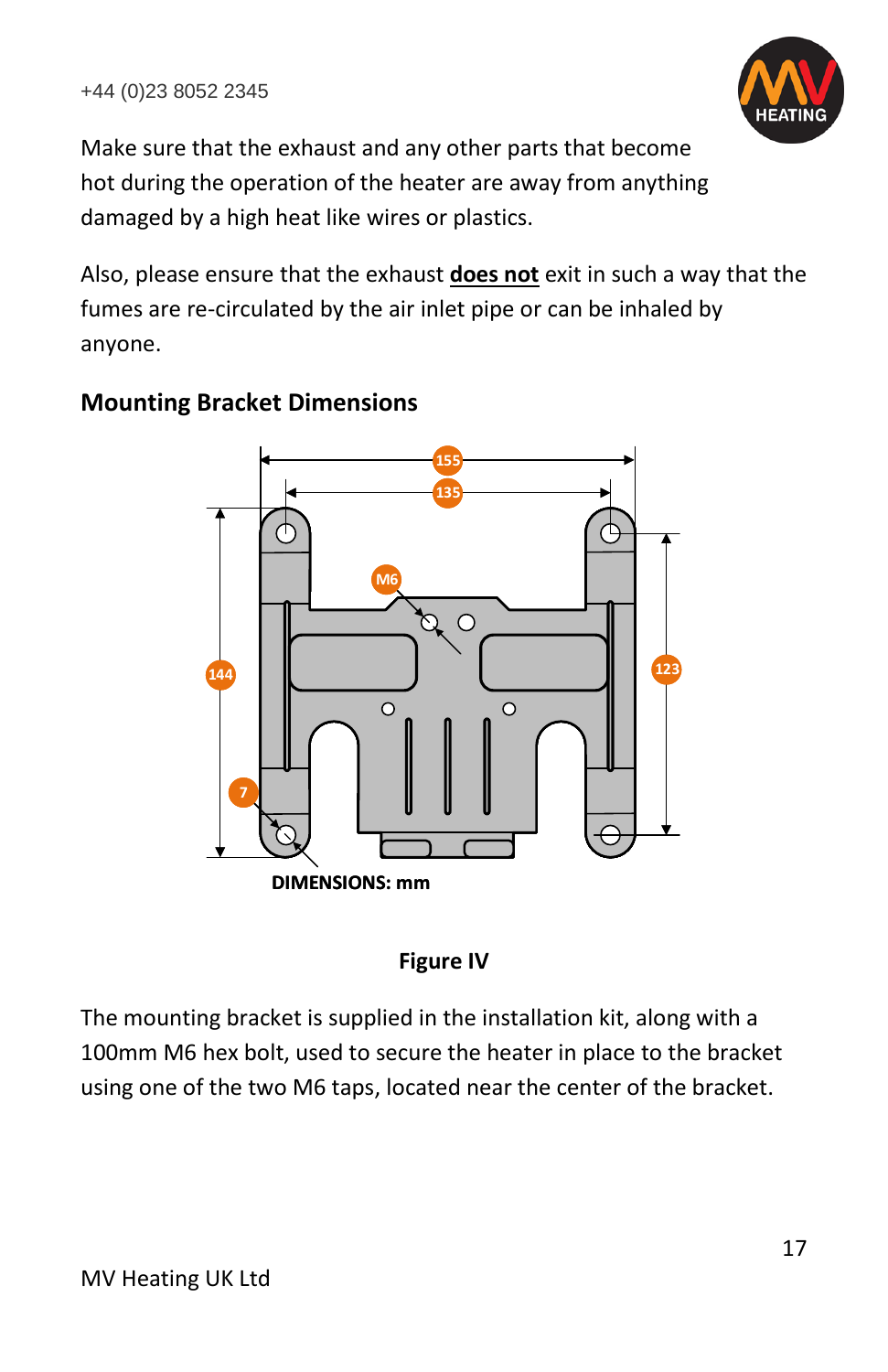

#### <span id="page-18-0"></span>**Fuel Lines**



| 1. Fuel Tank        | <b>2.</b> Fuel Standpipe                | 3. Fuel line Hose Clamp |
|---------------------|-----------------------------------------|-------------------------|
| <b>4.</b> Fuel Line | 5. Rubber Fuel connector 6. Fuel Filter |                         |
| 7. Fuel Pump        | 8. Fuel Pump Damper                     | <b>9.</b> To Heater     |

Always fit the fuel pump on the anti-vibration mount securely onto the vehicle. Ensure the outlet of the fuel pump tilts upward. The correct angle is shown in Figure XI.

Where possible the fuel line is ideally placed uphill to the fuel pump to ensure ideal bleeding of the fuel line.

#### <span id="page-18-1"></span>**Fuel Pump Angle & Suction Height**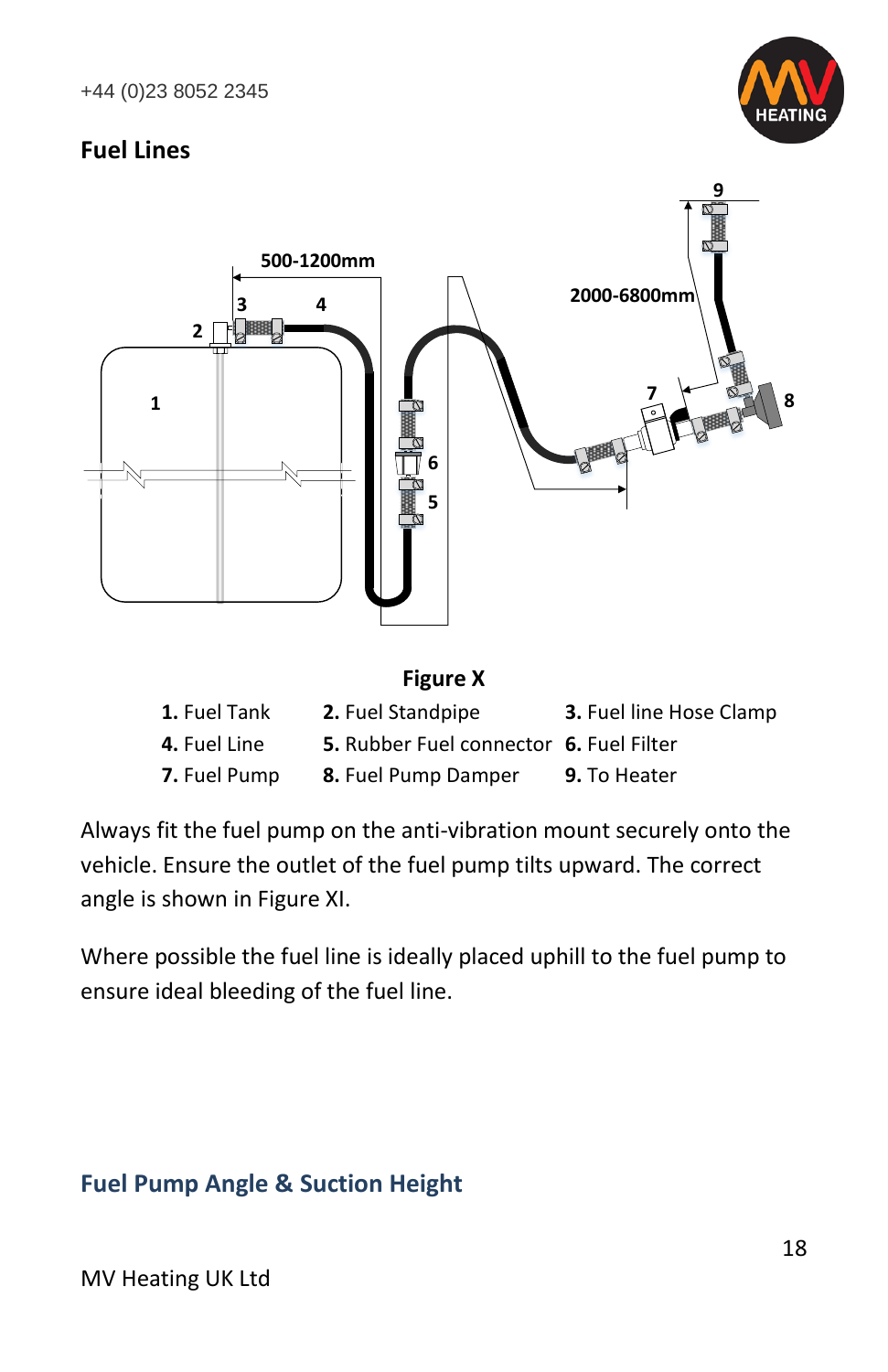



Figure XI shows the ideal way to mount the fuel pump

The fuel pump's outlet should tilt upward at an angle between 15˚-35˚ (as shown above).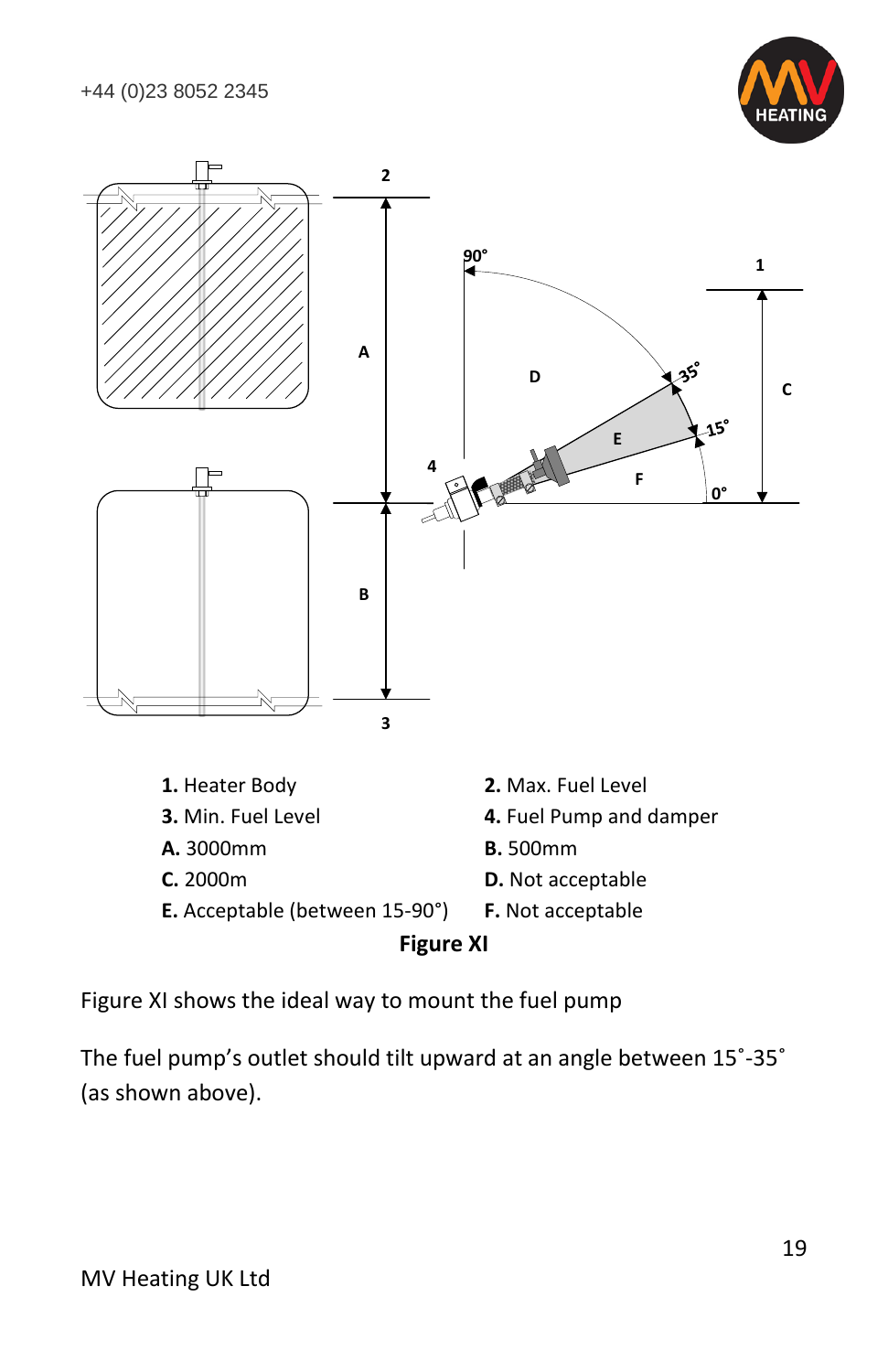

#### <span id="page-20-0"></span>**Fuel Line Connections**



#### **Figure XII**

Figure XII and XIII show the correct way to connect fuel lines to prevent the build-up of air bubbles: Ensuring they are flush and minimising bends.

When the fuel is being sucked from the vehicle tank, or an independent tank, a fuel standpipe is required. Make sure all the openings are appropriate for the installation and a tight seal is maintained for the base of the standpipe (see pages 22-23).

The bottom of the suction pipe should be about 30-40mm from the bottom of the fuel tank, to avoid sucking impurities or sediment from the bottom.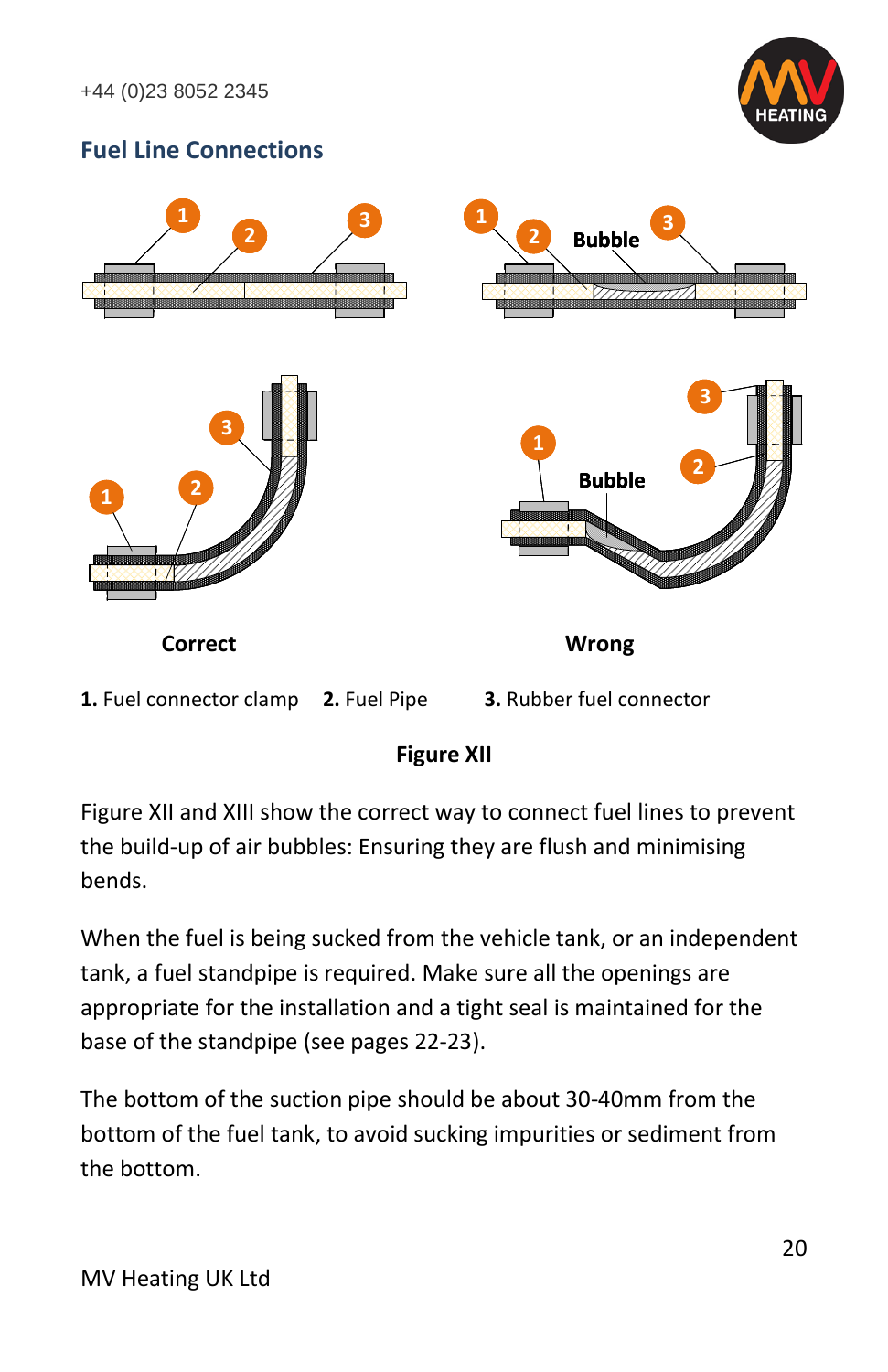



#### **Figure XIII**

Only use the fuel line provided, ensure the pipe is placed away from any possible debris and avoid any sagging in the line. Make sure the fuel line does not flow downward toward the fuel pump. This will prevent correct fuel flow and produce air bubbles in the line.

#### **The fuel filter, fuel pipe and clamps should all be replaced after approximately 2 years of use.**

#### <span id="page-21-0"></span>**Angle of Fuel Filter**



Figure XIV shows the allowable, installations angle of the fuel filter, as well as the direction of fuel flow (arrow A). The filter should be fitted between the vehicles tank and the fuel pump.

#### **Figure XIV**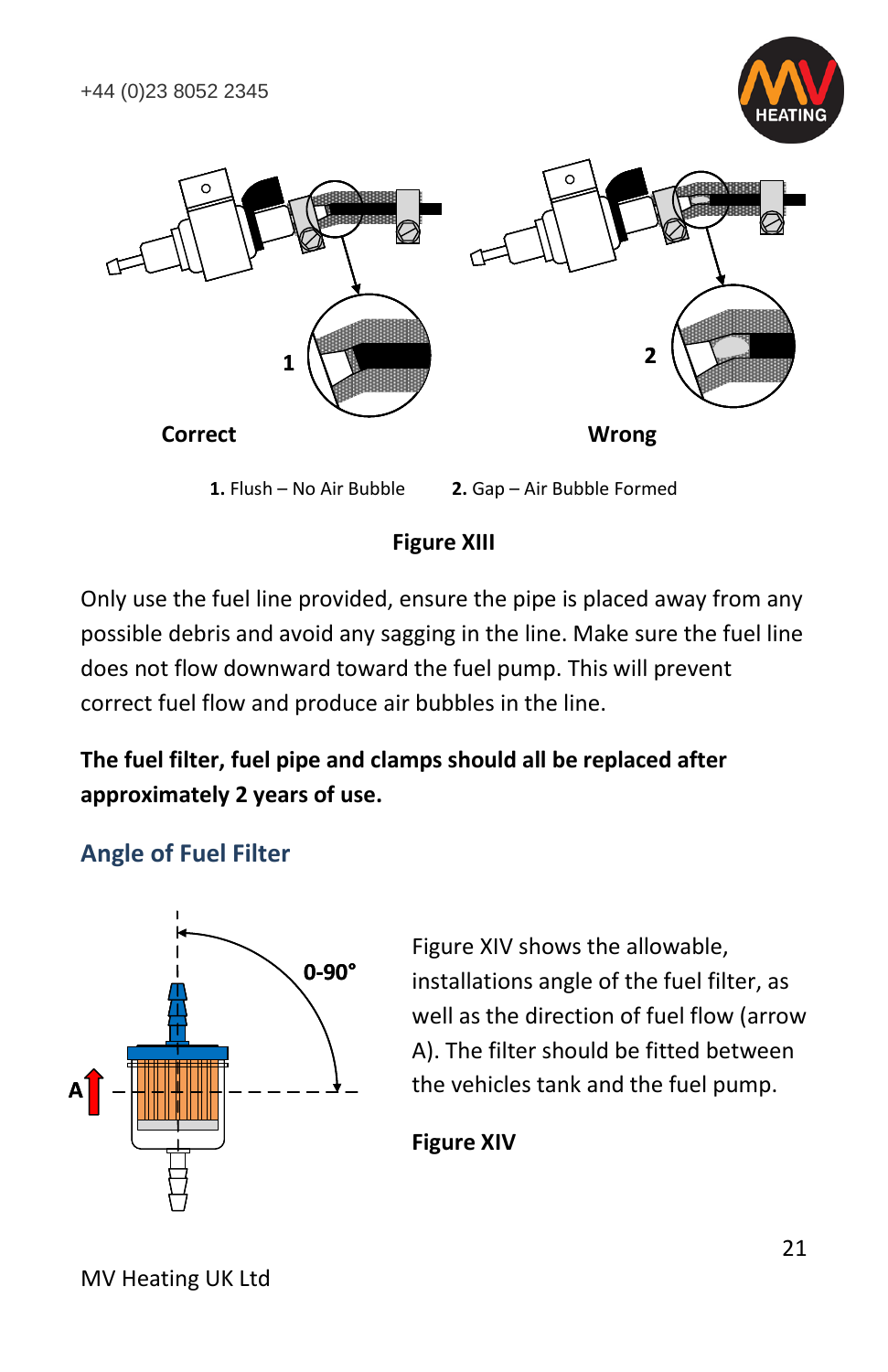

#### <span id="page-22-0"></span>**Fuel Standpipe**

A fuel standpipe (or suction pipe) will need to be installed in the vehicle's fuel tank or an independent fuel tank depending on what the installation calls for. Sealant is not required to fit the standpipes.

Depending on the standpipe provide in the kit you will need to install the standpipe in one of two ways.

Standpipe 1: (**Part No:** AHZ-034) **Figure XV**

Usually supplied in Marine kits and supplied bent, this standpipe is installed like so:

- Drill a hole in the top of the vehicle's fuel tank  $\Phi$ 22  $\pm$  0.2mm in size. Ensure it is smooth and clean of burrs
- Remove the top nut and washers and bend the standpipe straight
- Straighten the standpipe and cut it down to size if necessary
- Fit the standpipe by tilting it into position into the newly drilled hole
- Place the rubber and metal washers back on top followed by the nut and tighten it securely on top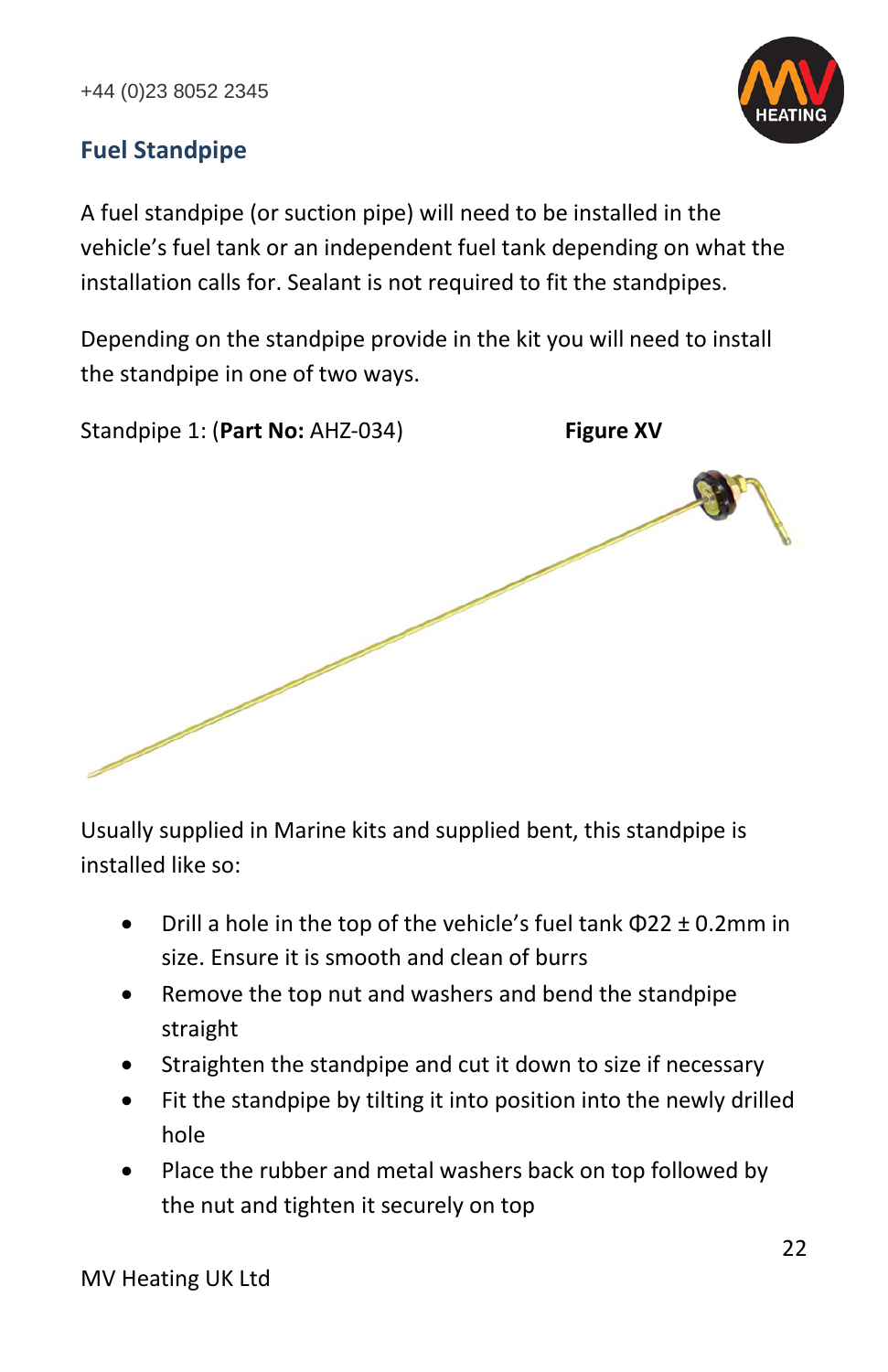

#### Standpipe 2 (Sender Unit Pipe): (**Part No:** AHZ-035)



#### **Figure XVI**

Supplied mainly in vehicle kits, this standpipe (or sender unit pipe) is installed like so:

- If possible; remove the sender unit from the vehicle's fuel tank, this will make it easier to attach the nut securely back onto the standpipe
- Drill a Φ6 ± 0.2mm hole into the sender unit
- Remove the nut from the standpipe and feed it through the hole ensuring the rubber 'o' ring remains on the standpipe 'head' side
- Replace the nut on the standpipe to secure it safely to the sender unit.
- Replace the sender unit into the fuel tank.

The bottom of the fuel standpipe should be 30-40mm from the bottom of the fuel tank to allow enough suction of fuel and at the same time not allow impurities and sediment to be drawn up the standpipe.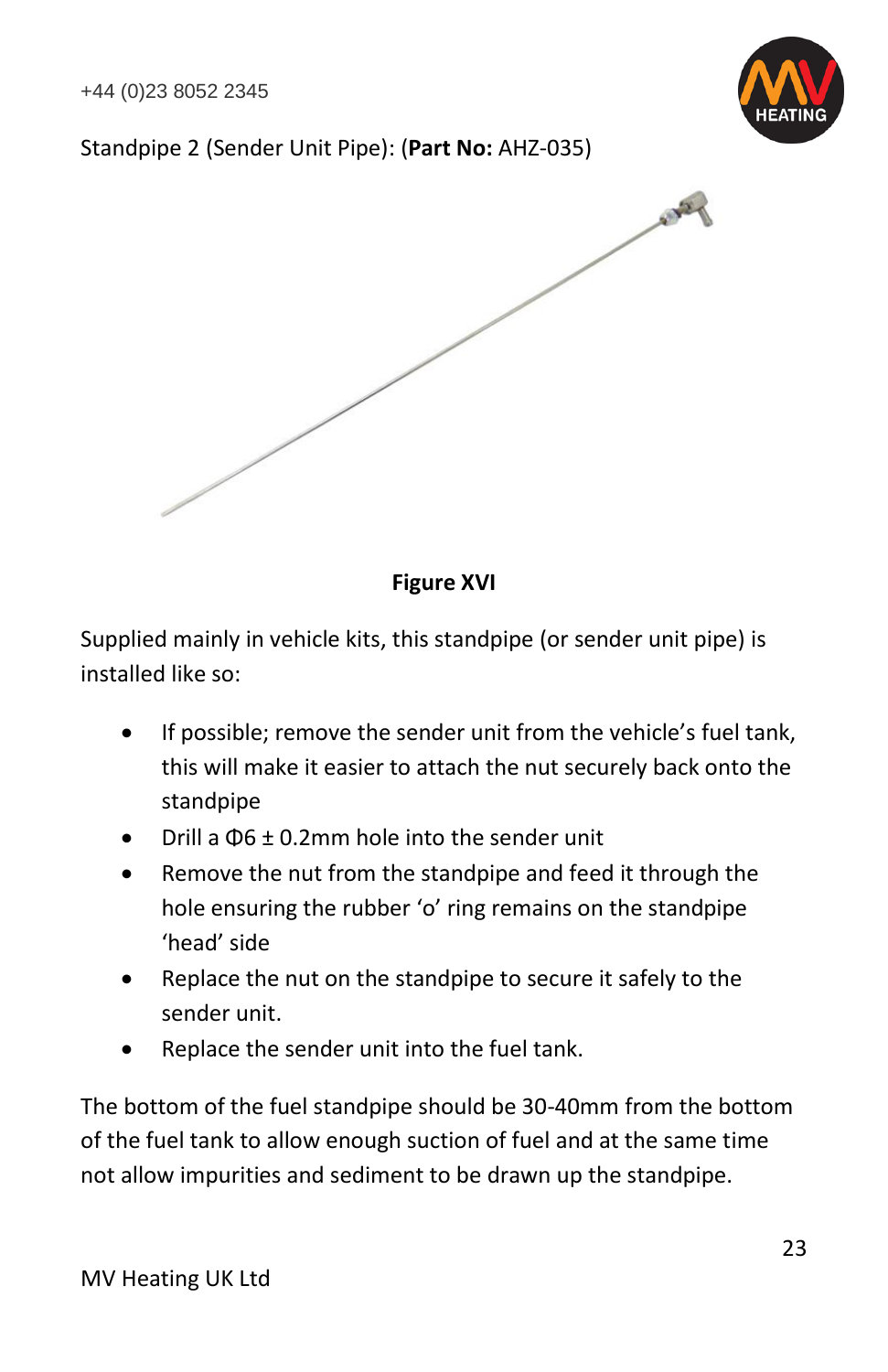

#### <span id="page-24-1"></span><span id="page-24-0"></span>**Electrics** Electrics<br>
Wiring D<br>
Heater body<br>
Heater body<br>
Heater body<br>
Heater body<br>
Heater body<br>
Heater body<br>
Heater body<br>
Heater body<br>
Heater body<br>
Heater Discours<br>
Heater Discours<br>
Heater Discours<br>
Heater Discours<br>
Heater Discours<br> Note: The Black wire on the relay would be connected to the heater motor supply in a vehicle application. In a marke connected to the black  $\parallel$ <br>a pplication. In a vehicle application the black  $\parallel$  wire will not be connec **Wiring Diagram** ╫ Matrix heater motor  $\mathbf{z}$ न्स्  $Push$  Button<br> $- \cdot - \cdot -$ Mini<br>Timer : Remote Control Or GSM receiver Push Button<br>Timer : Push Button Red/White Green Black/Purple kcal B eti h W/ deR 03 )<br>)<br>) Fuel Pump г<br>Н j Brown 0.3 A78 Red 0.3 Remote Control Or GSM receiver<br> $- \cdot - \cdot - \cdot - \cdot - \cdot -$ 78 Remote Control Or GSM receiver Red 2008 Particle 2009 Particle 2009 Particle 2009 Particle 2009 Particle 2009 Particle 2009 Particle 2009 Par ŀ -ن<br>5 ທ 2 3 4 86 85  $\overline{\circ}$ Ō Ï  $\overline{\circ}$  $\overline{\circ}$ 12V/ 24V ÷ Main fuse Box Battery j Brown  $\overline{\circ}$ ਟ To control unit of the<br>air conditioner in a<br>vehicle application<br>fitted with climate control Black/R Î  $\mathbf{I}$ Brown  $\overline{\phantom{a}}$ Yellow<br>Brown B2 **iii** ii ii B3 Red I K etiu Wylite Timer TAEH Mini woll eY vsz and n wor B AZT+ A5 baЯ L Brown 2.5  $B<sub>2</sub>$ 5. 2 deR  $12V = 25A$  |<br> $24V = 15A$  |  $\mathbf{r}'$ 8  $\mathbf \sim$ m 4m  $\lceil$  $\frac{1}{\text{Controller}}$  $\overline{1}$ 14 9 ្ន 12 11 8 4თ 7 ω m  $\sim$ slue 0.6  $r^2$ <br>Purple Black trown 0.6 Blue 0.6 |<br>|-<br>|-<br>|-Brown White <sup>1</sup>.2 Red 0.6 Blue 0.6 ed 0.6 Brown 0.6 j  $-1 - 1 - 1 - 1 - 1 - 1 - 1$ Heater body +ï f ī Í  $\begin{array}{c} \n 1 \\
 1 \\
 1\n \end{array}$  $\overline{\phantom{a}}$ Î Î  $\mathbf{I}$  $\overline{1}$ ł. Ī ł. ł  $\frac{1}{1}$ Î  $\frac{1}{1}$  $\leq$  $\overline{\phantom{a}}$ +M Ï  $\blacksquare$  $\mathbf{I}$ i Glow Plug<sub>1</sub> Ī Overheating |<br>Sensor<br>Sensor Water<br>Temperature <sup>|</sup><br>Sensor Flame Sensor Flame Sensor Fan Motor Fan Motor **Figure XVII**Water<br>Pump 24

MV Heating UK Ltd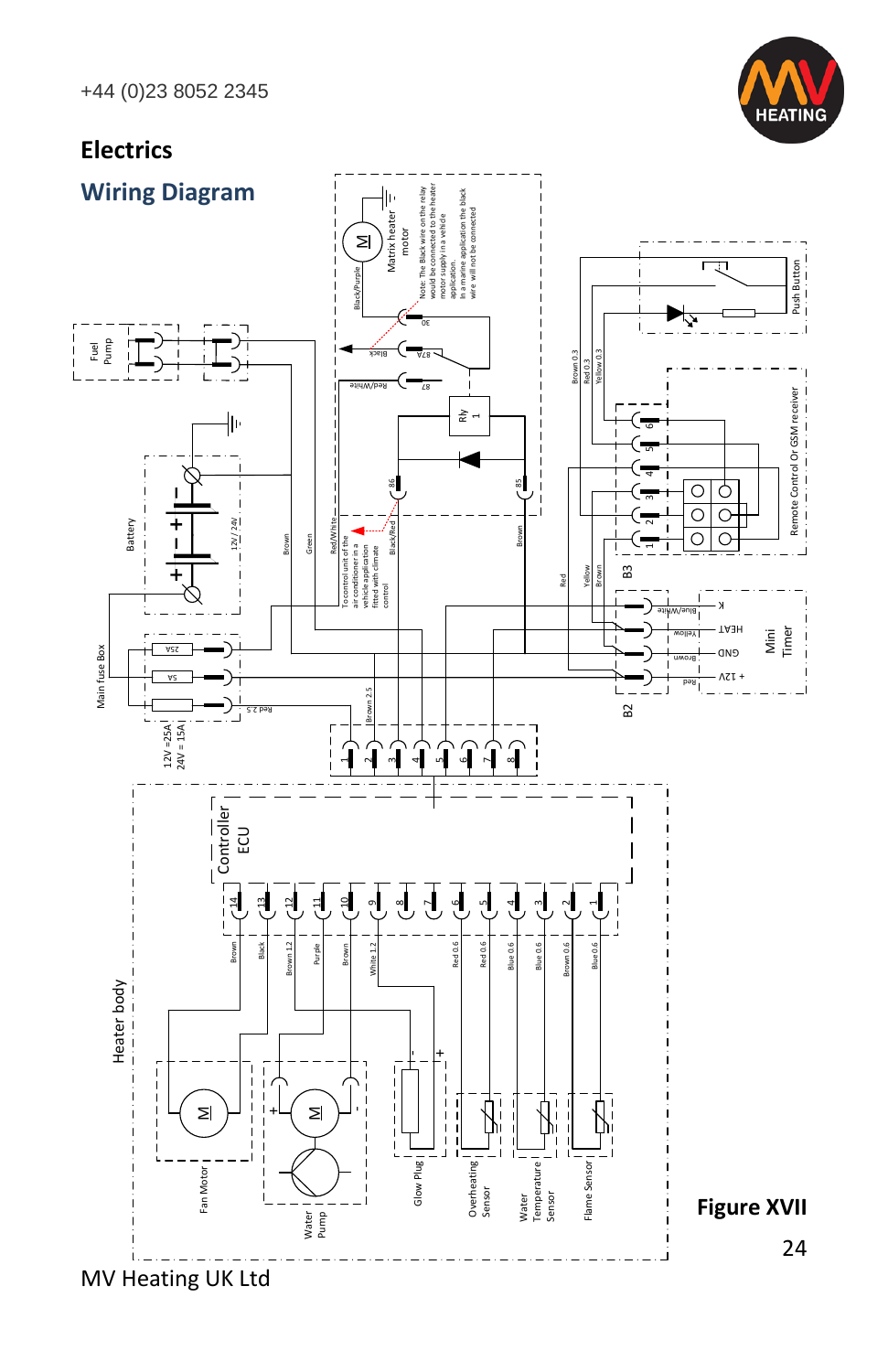

#### <span id="page-25-0"></span>**Connections**

The connections on the main wiring harness have all been pre-fitted so that only simple connections to the corresponding plugs need to be made.

The main connections on the heater are to the main wiring harness, and to the water pump. The connections on the wiring harness are for the timer control, to the fuel pump, and to the remote control (if one is installed, otherwise it can be left unplugged), and to the main heater itself. The remaining wires are installed as follows:

Attach the positive line (4mm<sup>2</sup> red) to the positive terminal of the vehicle's battery and the negative (2.5mm² brown) to the negative terminal.

The black wire (4mm²) of the matrix heater's relay should be connected to the vehicle's fuse box, and the black/purple wire (4mm²) should be connected to the positive terminal of the matrix heater.

All electrical components of the heater should join to the main wiring harness according to the corresponding connections. The only plug that can be left unattached is the remote control port (red, brown, and yellow) as it is an optional extra.

**Note:** All terminals should be connected, even if not in use to prevent short circuiting. And when fitting the electrics, make sure any exposed wiring outside of the vehicle are well protected from damage or heat.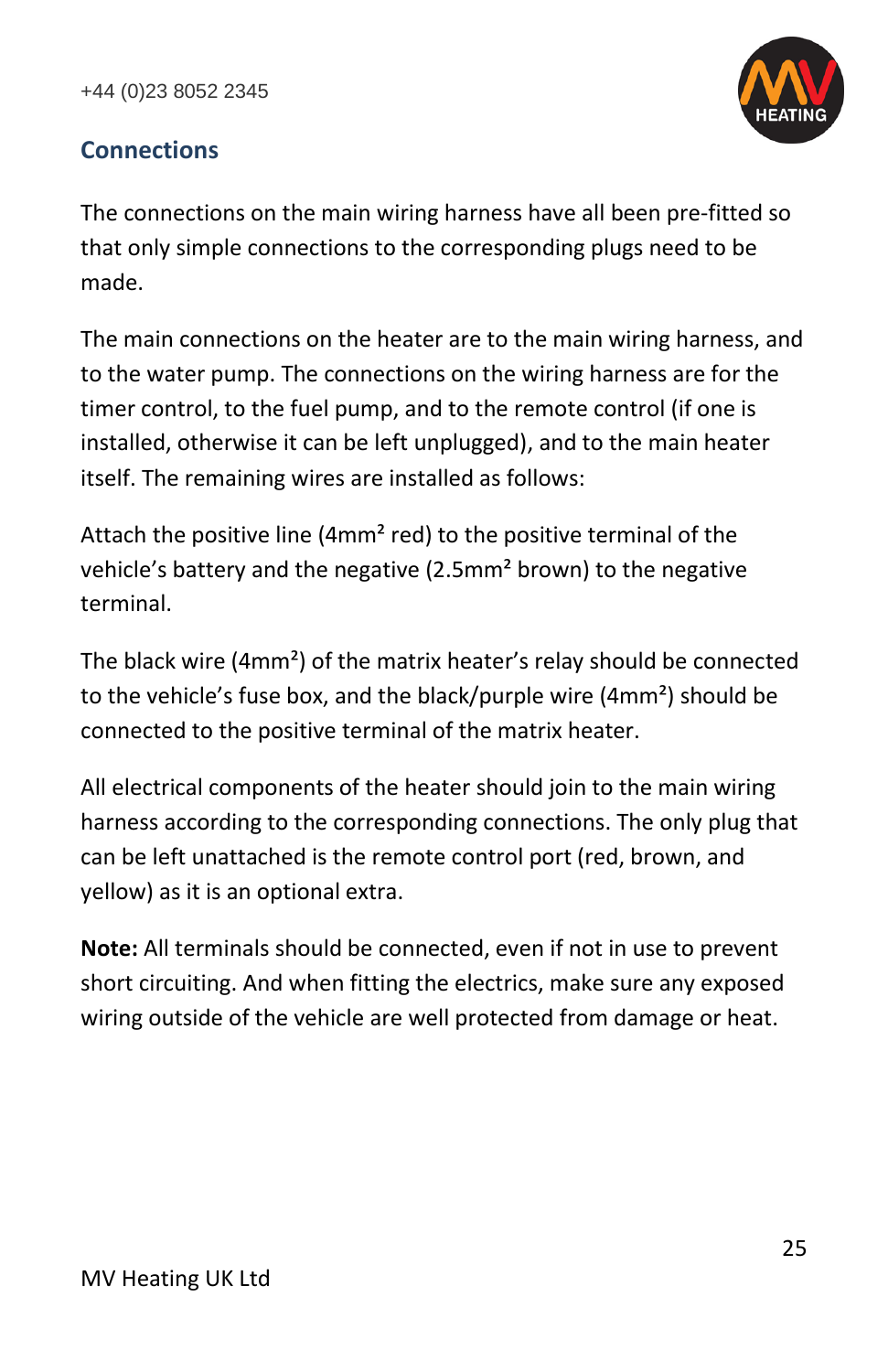

#### <span id="page-26-0"></span>**Timer Connections**

All connections should be prepared for you in your kit. However, if changes need to be made, or terminals have become disconnected, use the following diagrams to ensure the timer plugs are wired correctly.

<span id="page-26-1"></span>**Mini Timer**



**Figure XVIII**

#### <span id="page-26-2"></span>**LCD Digital Timer**



**Figure XIX**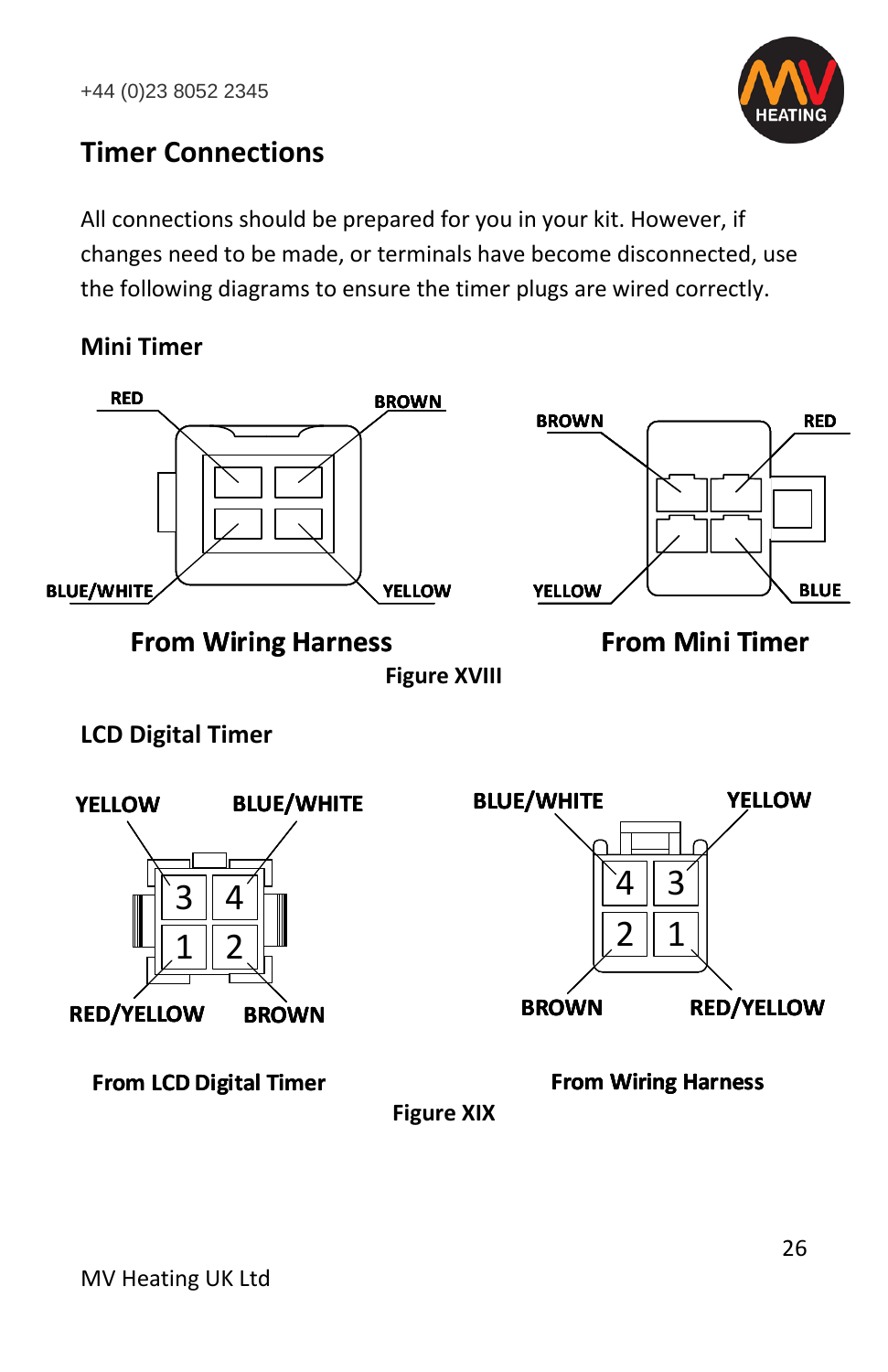

#### <span id="page-27-0"></span>**Operating Instructions**

#### <span id="page-27-1"></span>**Mini Digital Timer Instructions**



- **1.** Heating time confirmation icons **2.** Main Clock
- **3.** Confirmation Icon **4. Power on Icon**
- **5.** Up Arrow Button **6.** Heating Button
- 
- **9.** 'P' (Program) Button
- 
- 
- 
- **7.** Fixing Screw Hole **8.** Down Arrow Button

#### **Figure XIX**

**Note:** When the power to the heater is switched on for the first time, the timer will display:



This will remain unchanged if no other operation is given. During this time, the arrow keys can be used to adjust the brightness on the display.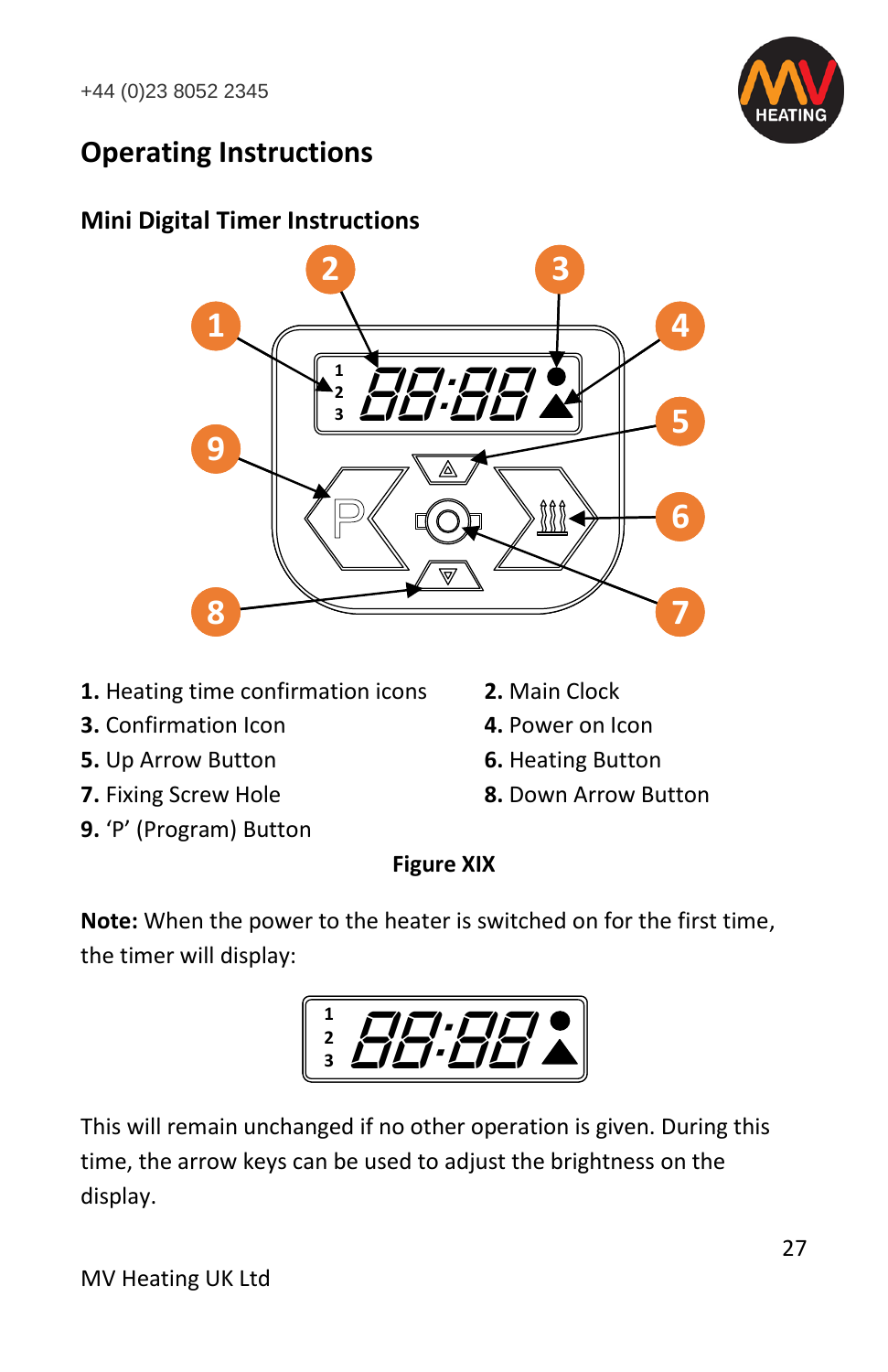

#### <span id="page-28-0"></span>**Setting Up Stages**

#### <span id="page-28-1"></span>**1. Setting the Clock**

Press the 'P' button once the timer is powered, and the screen will display 12:00. You can then use the arrow keys to again adjust the brightness of the display. By pressing 'P' again, the hour time will start to flash. This can now be adjusted using the arrow keys. Once set to the correct hour, press the 'P' button again. The minute section will now begin to flash, allowing you to adjust it with the arrow keys. Press the 'P' button again to move onto the second stage – Presetting the automatic power on times.

#### <span id="page-28-2"></span>**2. Presetting the Automatic Power-On Times**

Once the clock has been set, you can set the automatic power on times. You can set up to three different times a day for the heater to power on, as indicated by number 1 in Figure XIV.

Having pressed the 'P' button after the minutes on the clock have been set, the display will read:



This is the first automatic power on time, as indicated by the small number '1' that has appeared in the upper left-hand corner of the display. The hour can then be adjusted in the same way as the clock was adjusted, pressing the 'P' button to move onto and adjust the minutes. However, after the minutes have been set, press the 'Heating Button' to confirm your selection. The display will then read:

*6:00* **1**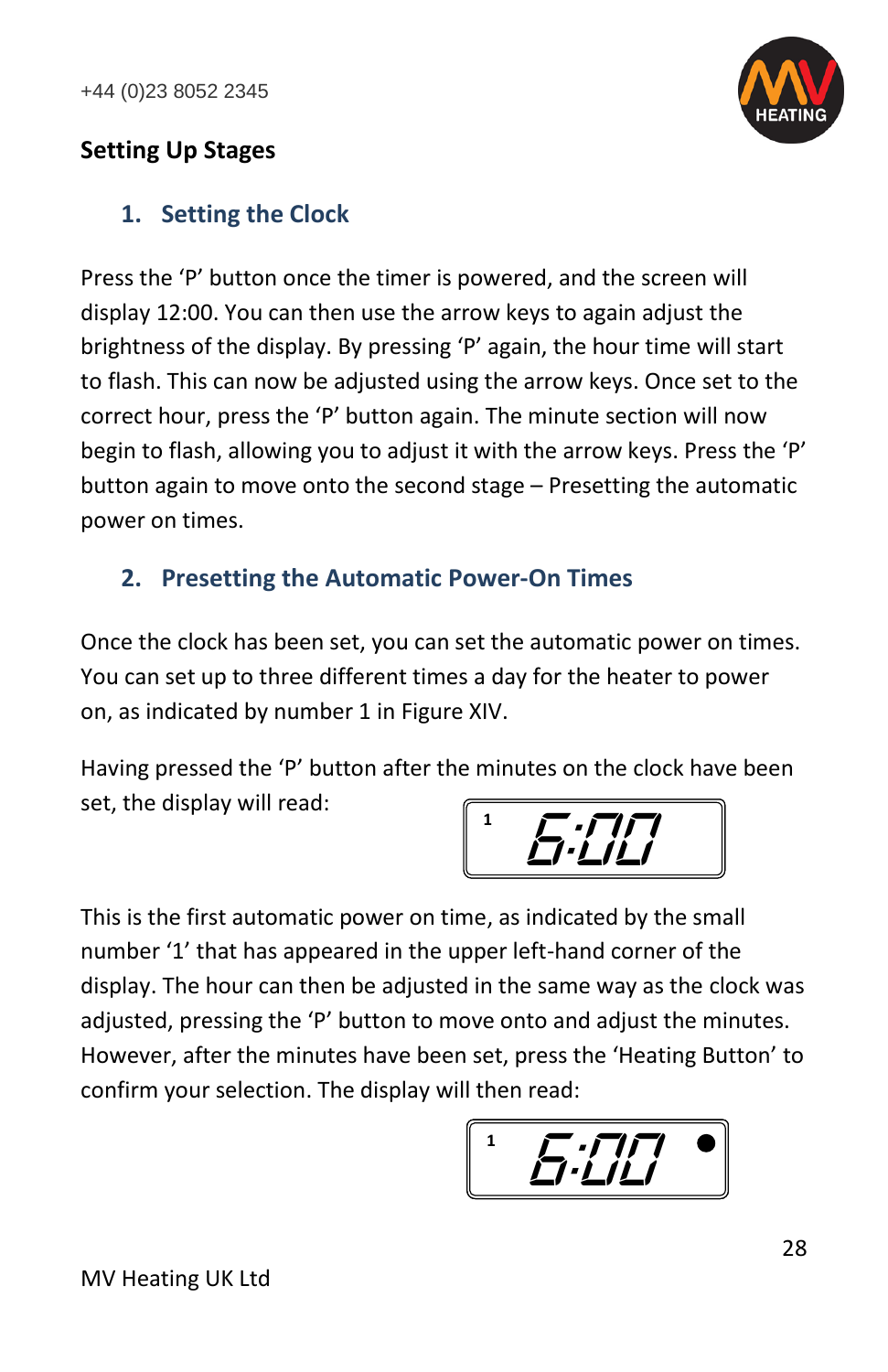

A solid, black circle will appear on the top right of the display. This confirms the  $1<sup>st</sup>$  automatic power-on time has been set.

To move onto the  $2^{nd}$  and  $3^{rd}$  power-on times, simply press the 'P' button after the confirmation dot has appeared and repeat the process for the 2<sup>nd</sup> power-on time and again for the third. Making sure to press the heating button to confirm the selection every time. Once the 3rd time has been confirmed, press the 'P' button again, to move to the third and final stage – Presetting the heating duration time.

#### <span id="page-29-0"></span>**3. Presetting Heating Duration Time**

Heating times can be set between 1 minute and 2 hours 59 minutes.

Once the 'P' button has been pressed after the third automatic heating time, the screen will display 00:30, and the hours will be blinking. The hours can be adjusted using the arrow keys. Then the minutes can be adjusted by pressing the 'P' button again and using the arrow keys to adjust.

Pressing the 'P' button for the final time will complete the set-up and the screen will display:

$$
\left[\begin{array}{c|c}\n1 & \overline{1} & \overline{1} & \overline{1} & \overline{1} \\
2 & \overline{1} & \overline{1} & \overline{1} & \overline{1} & \overline{1} \\
3 & \overline{1} & \overline{1} & \overline{1} & \overline{1} & \overline{1}\n\end{array}\right]
$$

The clock face will differ depending on what time it has been set to, but will display the three small 1, 2, and 3 digits, indicating that the three automatic start-up times and the heating duration time have been set.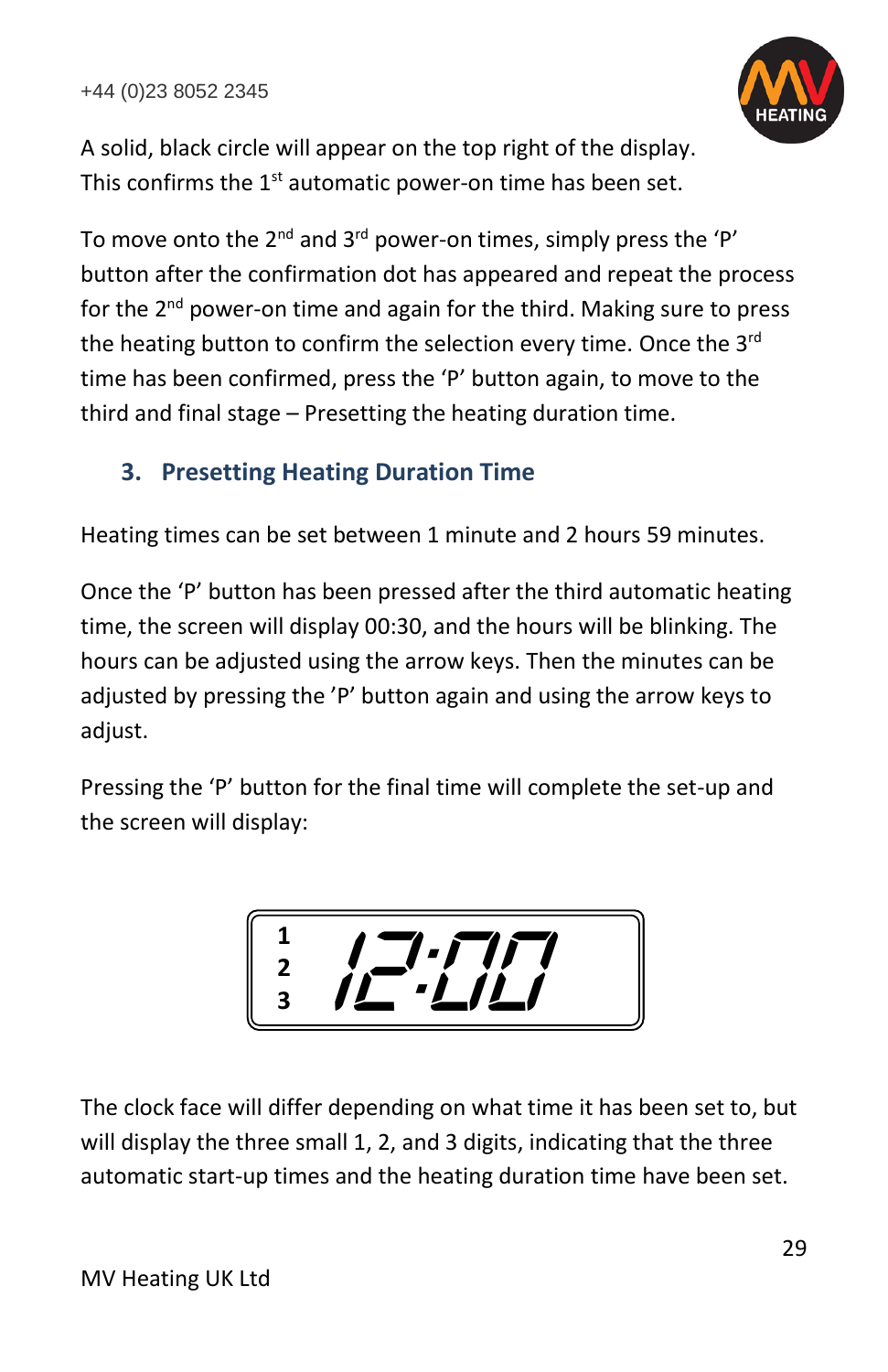

#### <span id="page-30-0"></span>**Immediate Power-On and Off**

To start the heater immediately, simply press the heating button. The screen will display 0:30 with a small black triangle:



This indicates that the heater has started. The operation time can be adjusted to run between 1 minute and 2 hours 59 minutes by using the arrow keys. The timer will then visibly run down on the display until it reaches zero and switches itself off. More minutes can be added or subtracted at any time during operation of the heater, by pressing the arrow keys.

If you wish to turn the heater off manually, simply press the heating button again and the heater will go into a cool down mode, returning the display to the clock face.

**Note:** If left for longer than 10 seconds the timer will automatically shut off. If it has done this during set-up, you will have to repeat the steps from the beginning.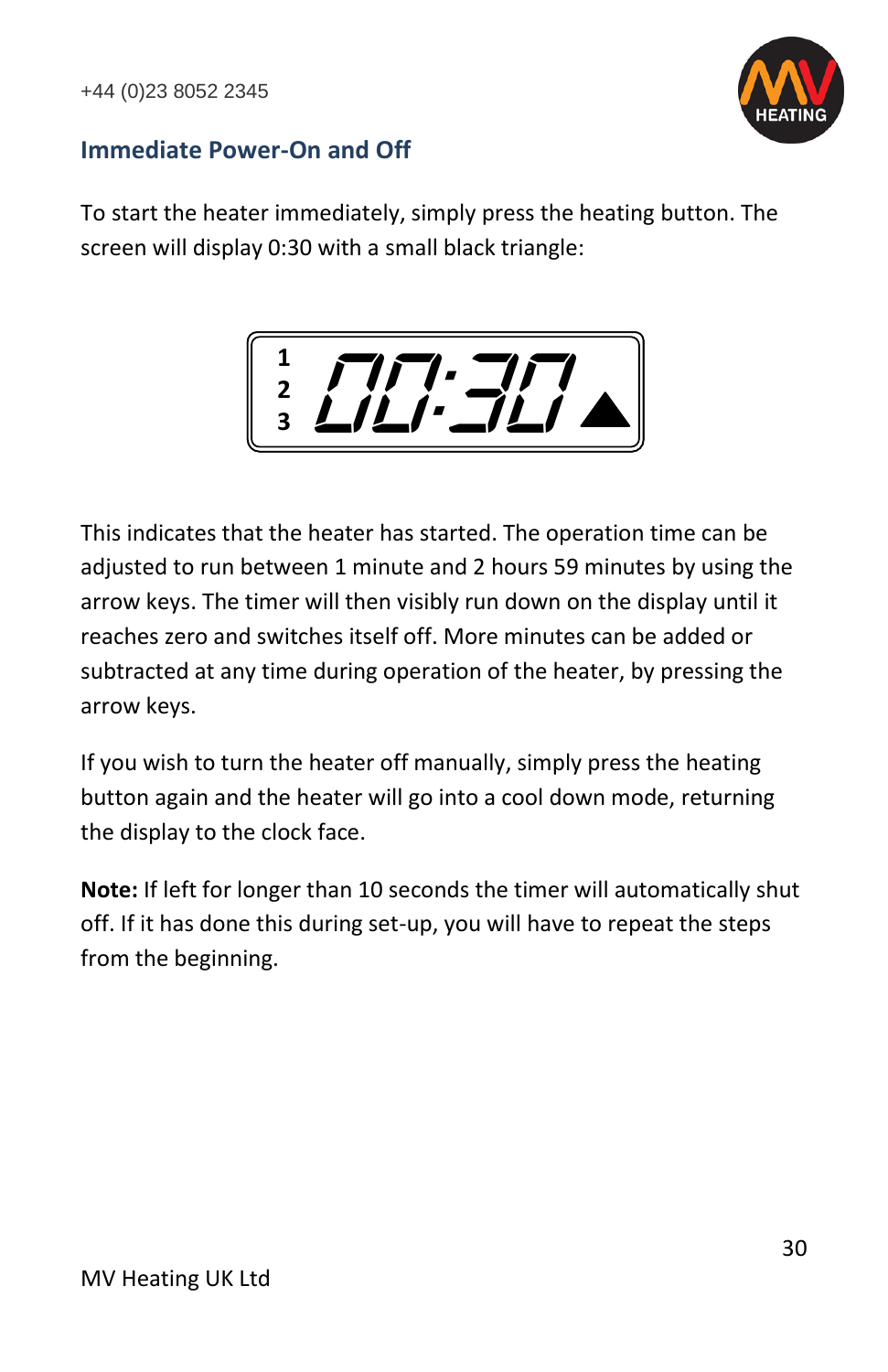

#### <span id="page-31-0"></span>**LCD Digital 7-Day Timer**



**Figure XX**

- 
- **2.** Left Arrow Button **b.** Heating Symbol
- **3.** Right Arrow Button **c.** 'P' (Timer) Symbol
- **4.** Power/Back Button **d.** Clock Symbol
- **5.** OK Button **e.** Clock Face
- **6.** Fixing Screw Hole

#### **Functions:**

- 7 day timer, programmable up to 3 times daily
- Simple on/off countdown timer
- Initial fuel priming feature
- **1.** LCD Screen **a.** Days of the week
	-
	-
	-
	-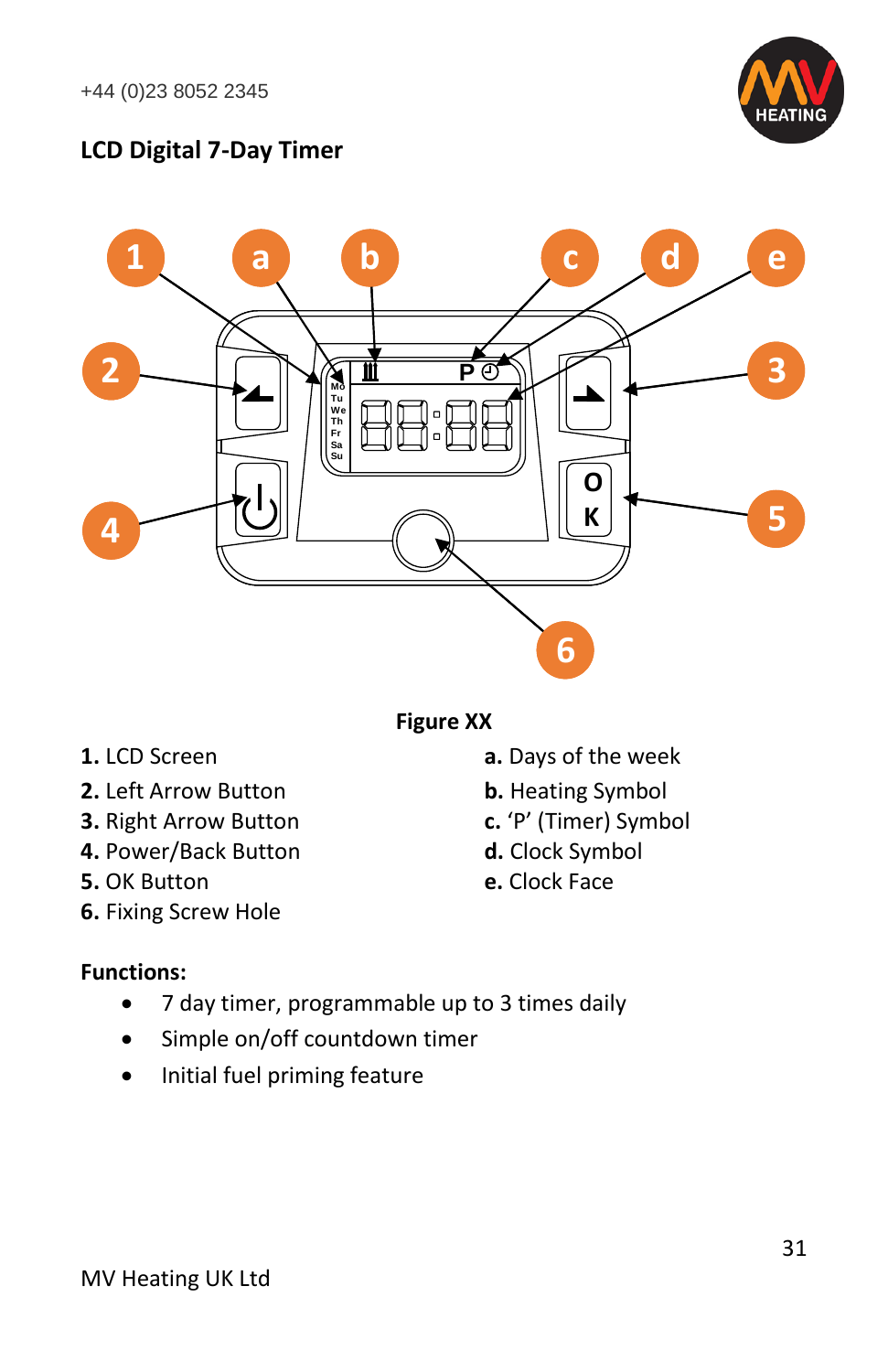

#### <span id="page-32-0"></span>**Changing Language**

The language should be set to English. However, if it isn't or the control has been reset to default settings it will revert to Chinese. Please follow these steps to convert the language to English.

**1.** Turn on the control with the power button. Wait for the symbols to stop flashing, then press the power button again.

**2.** Navigate to the clock face symbol at the top of the control by using the arrow keys. When it is flashing press both arrow keys simultaneously.

**3.** P1 now appears.

- **4.** Press ok and C1 will appear.
- **5.** Keep pressing ok slowly until '02:oF' appears.

**6.** Press any of the arrow keys until the screen reads '02:on'

**7.** Keep pressing ok until back to the P1 menu screen

**8.** Press power button to return. The language will now be set to English.

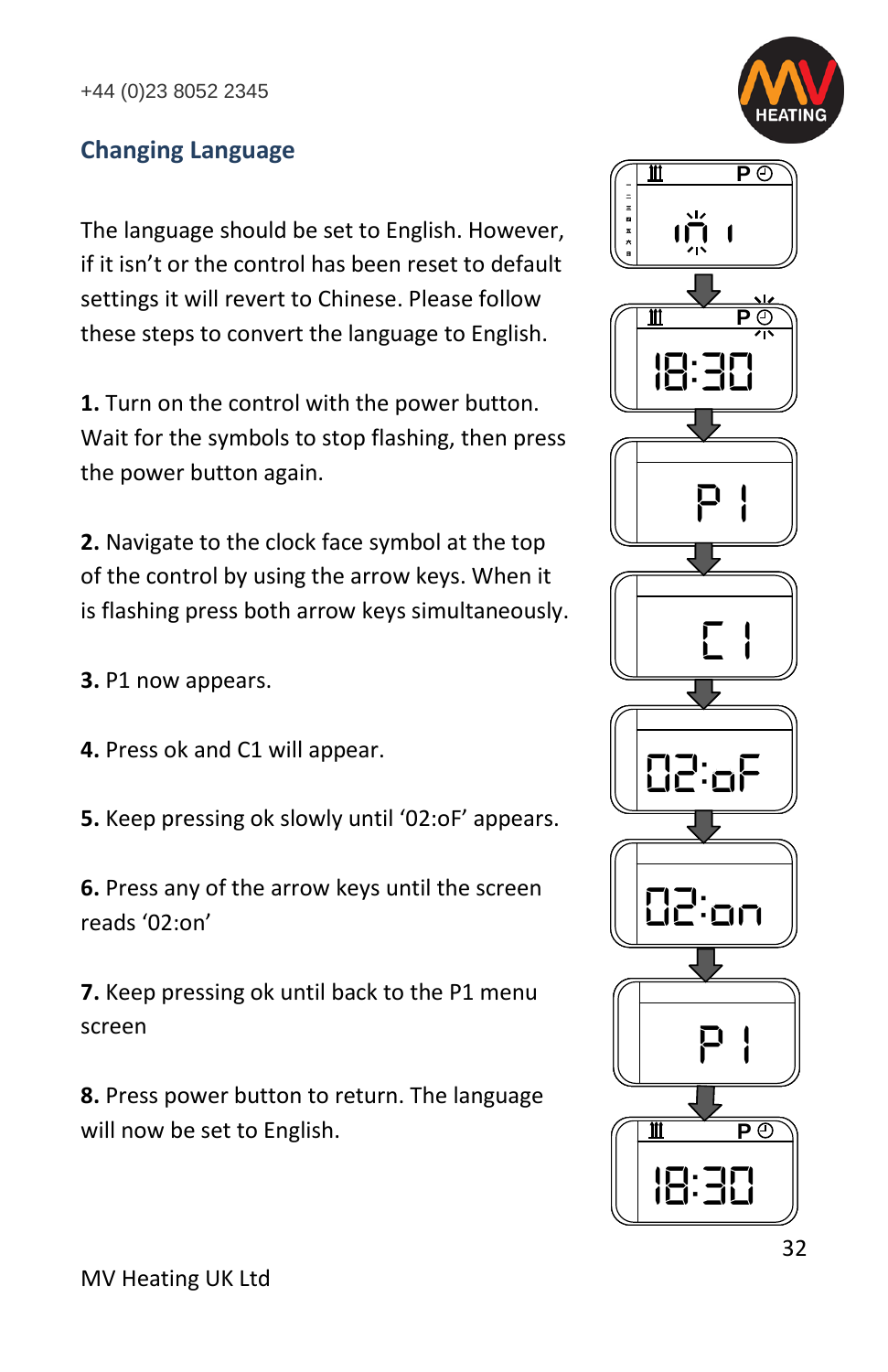#### <span id="page-33-0"></span>**Changing the Date and Time**



**1.** To change the date and time, navigate to the clock face symbol and press ok.

**2.** Select the day of the week it is first using the arrow keys, and pressing ok to confirm.

**3.** Select the hour using the arrow keys, and pressing ok to confirm.

**4.** Finally, select the minutes in the same way.

**5.** Once completed, the control will return to the home screen (displaying the correct time)

**NOTE:** If the LCD digital timer is disconnected from the loom, the date and time will need to be re-entered.

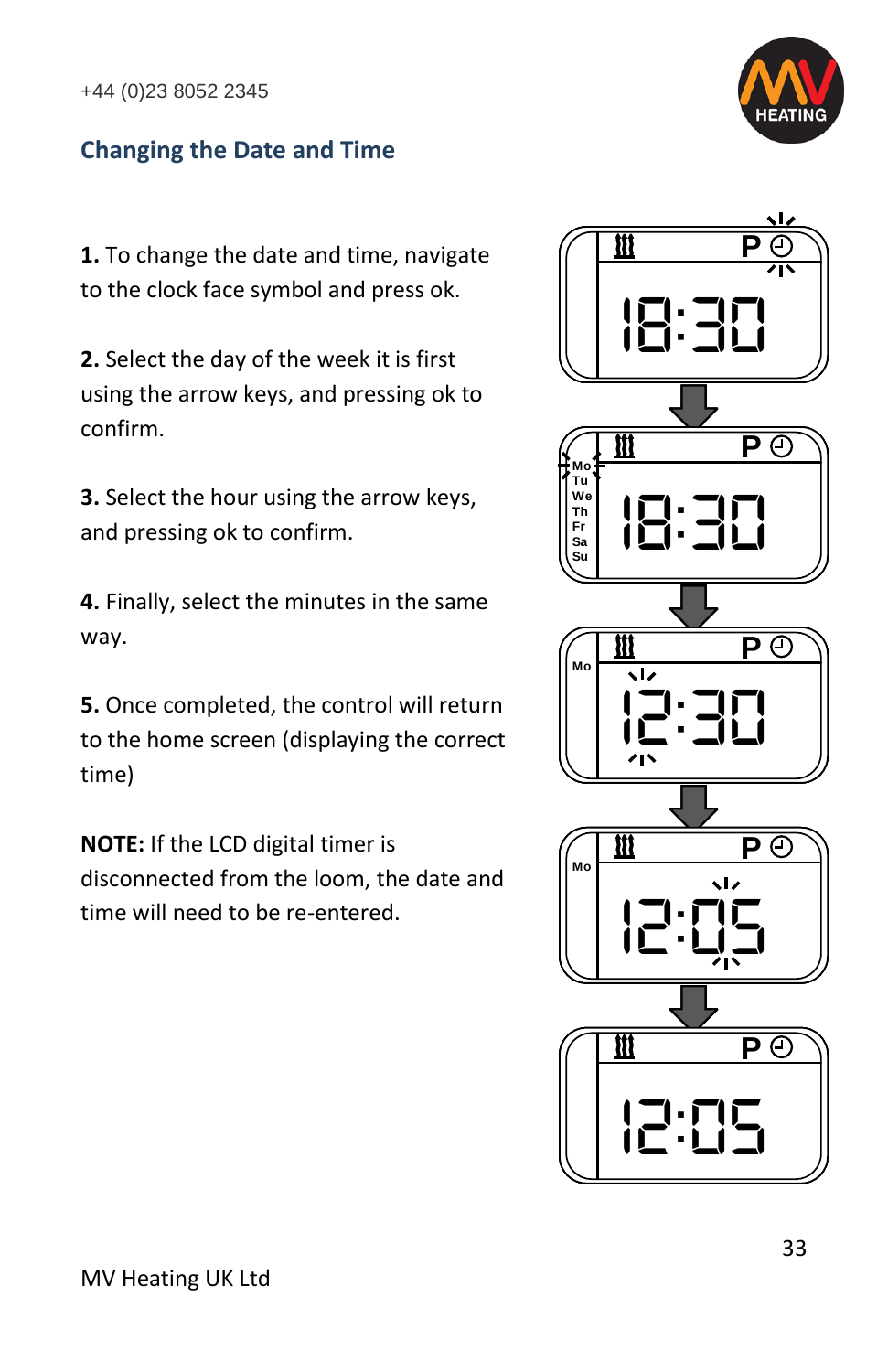

#### <span id="page-34-0"></span>**Manual On/Off**

**1.** To switch the power on manually, navigate to the heating icon, and press ok

**2.** The heater will start automatically, with a countdown display.

**3.** The timer will then visibly run down on the display until it reaches zero and switches itself off. More minutes can be added, or subtracted at any time during operation of the heater, by pressing or holding the arrow keys. Maximum heating time is 99 minutes.

**4.** To switch the heater off, simply press the power button to return to the home screen.

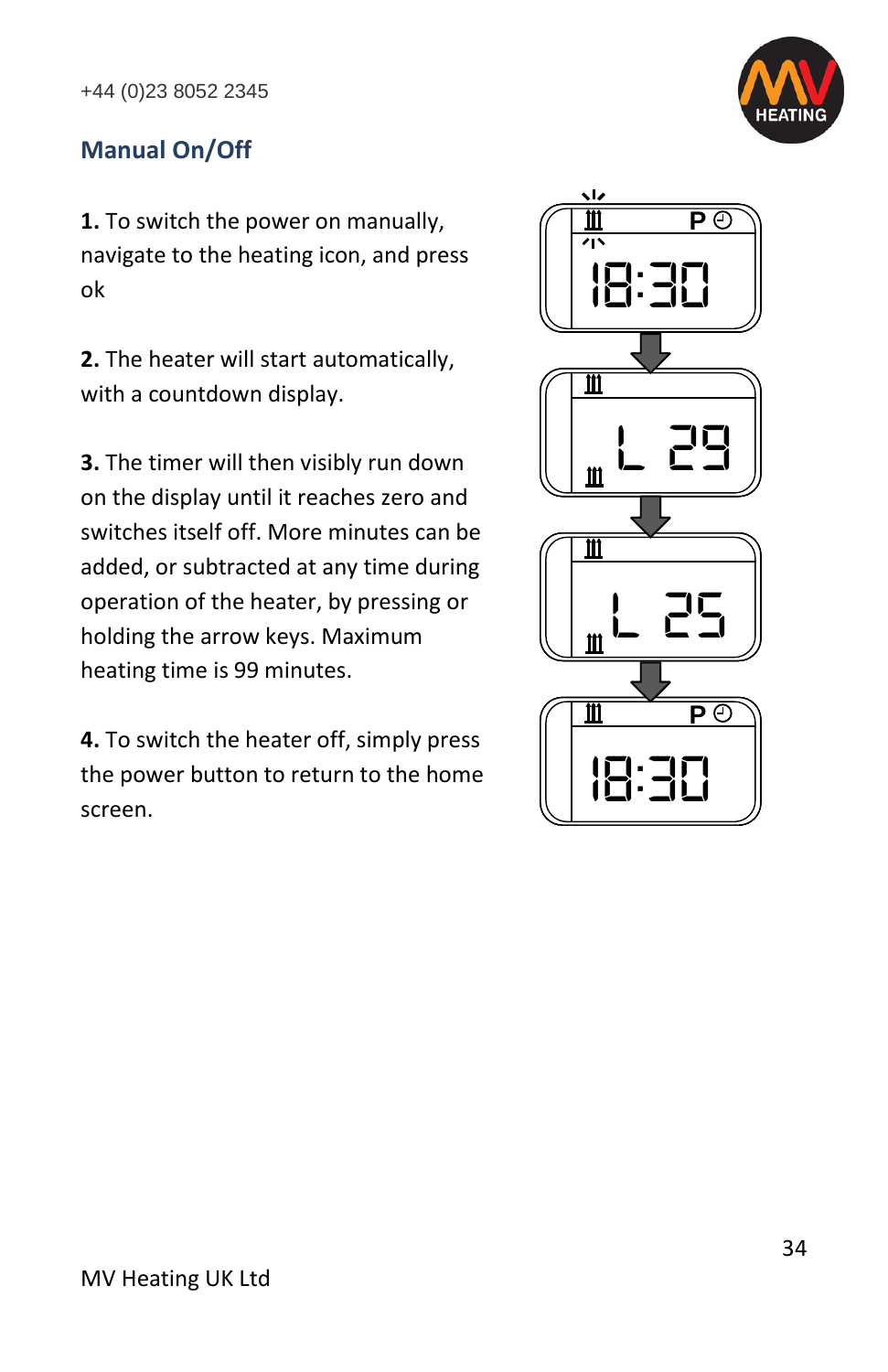

#### <span id="page-35-0"></span>**Pre-setting Heating Times**

The digital control can be used as a 7-Day timer, and is able to be preset to switch on up to three times a day.

**1.** Navigate to the 'P' symbol, and press OK.

**2.** Using the arrow keys select the number 1 (flashing) at the top of the screen, and press OK – Number 1 is the first heating time.

**3.** Using the arrow keys, select 'ON', as this will allow the heater to switch on after the presetting is finished. Press OK to confirm.

**4.** Select the length of time you want the heater to run for by using the arrow keys. 'L 80' represents 80 minutes. Run time can be selected from 1-99 minutes by pressing or holding the arrow keys. Press OK to confirm.

**5.** Select the hour you wish the heater to start at by using the arrow keys and then pressing OK to confirm.

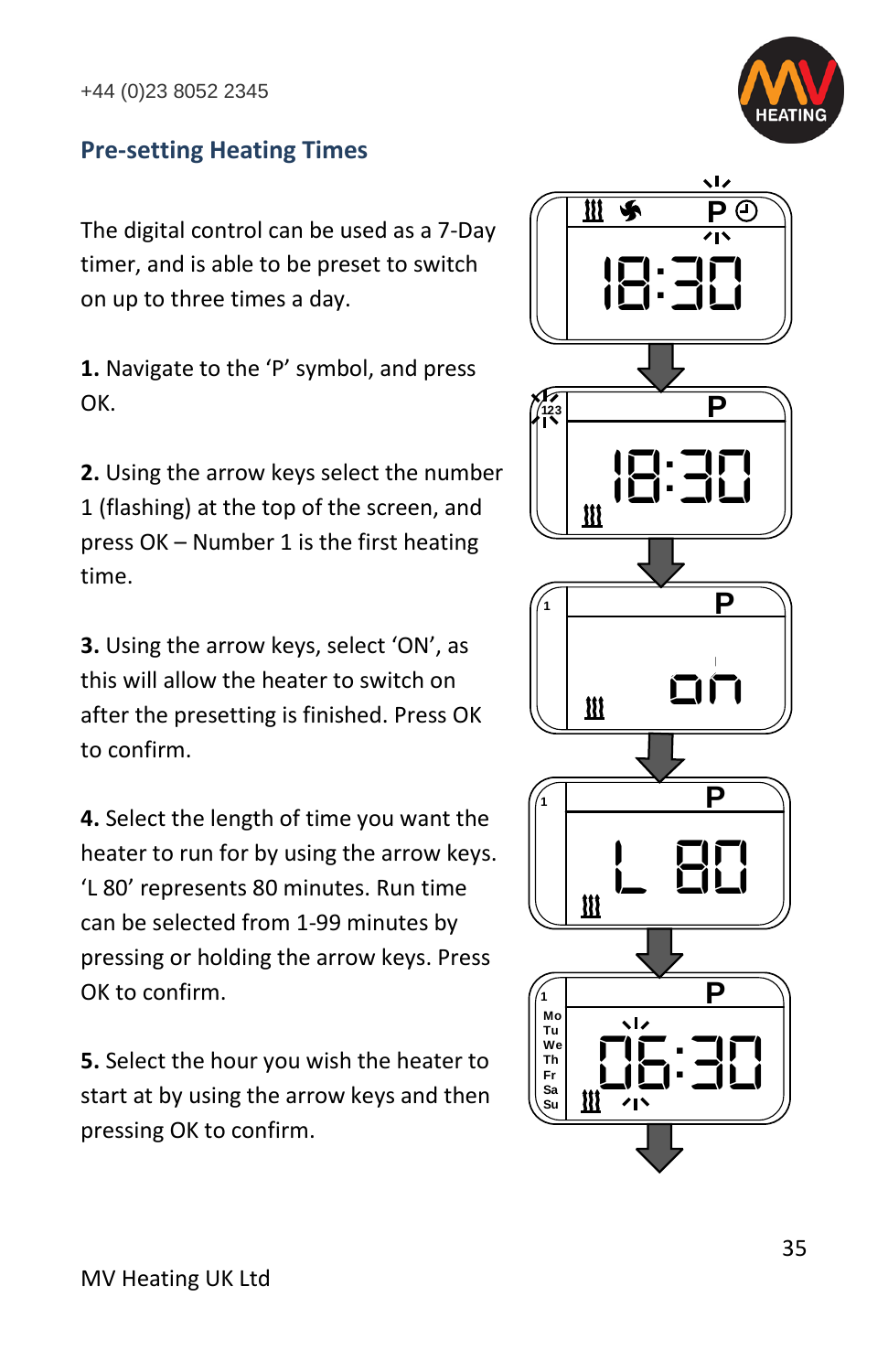

**6.** Select the minutes in the same way, and press OK to confirm.

**7.** The next step is choosing which day of the week you want the heater to run. Starting with Monday, use the arrow keys to change from 'OFF' to 'ON' and press OK to confirm. Continue this all the way through to Sunday.

**8.** The preset time should now be set. This will be indicated by the small, underlined number 1 at the top of the screen.

**9.** To set the second and third heating times, simply repeat all the steps but select 2 or 3 instead of 1 (see step 2.) to set those heating times.



**NOTE:** To turn any of the preset times off without altering the set times, simply go through to step 3 and select 'OFF' using the arrow keys. Then repeatedly press OK until you have returned to the home screen.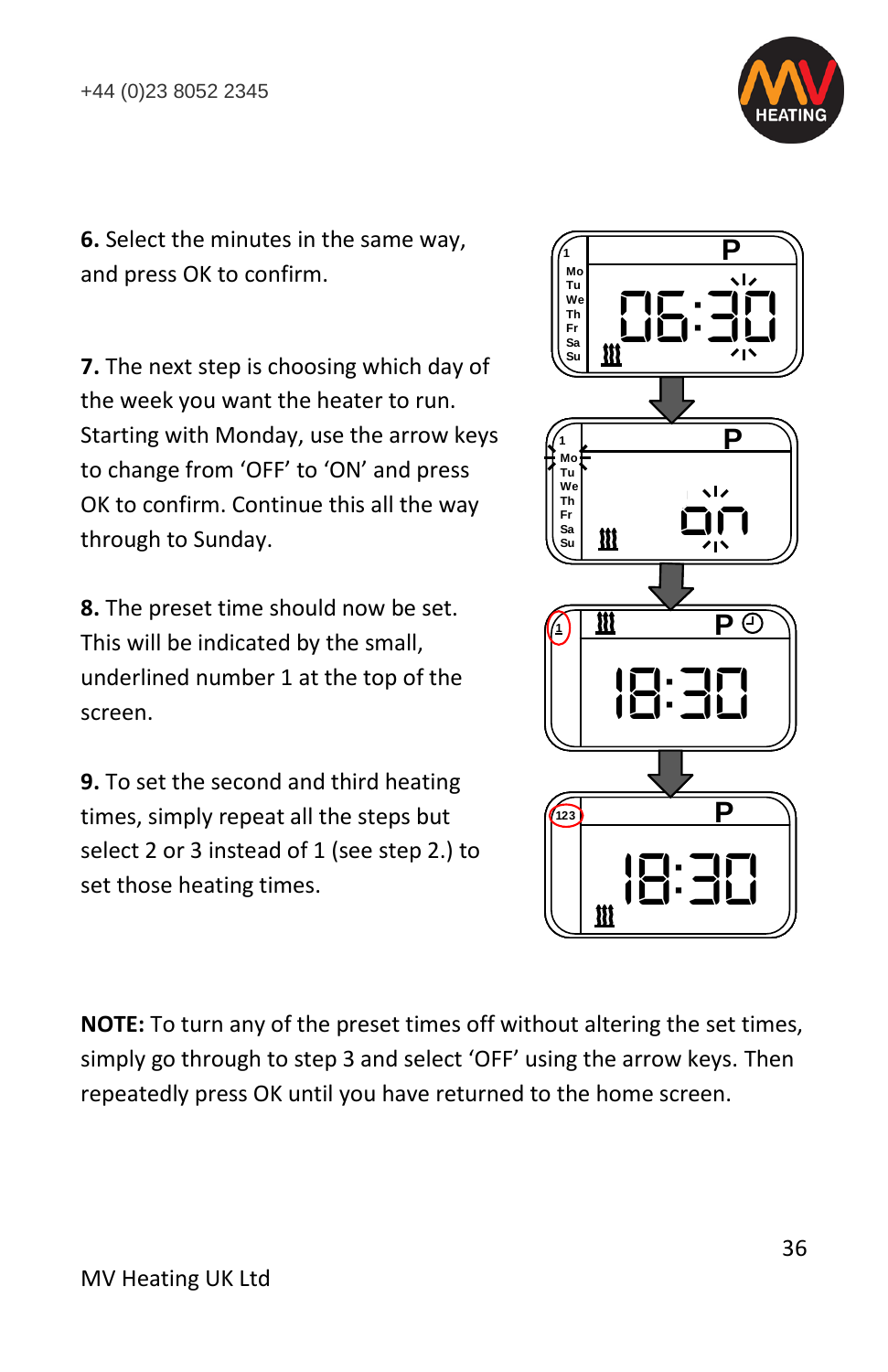

#### <span id="page-37-0"></span>**Installation Fuel Priming Feature**

#### **ATTENTION:**

- Not to be used in normal heater operation
- Disconnect the fuel line from the heater first, to prevent flooding of the heater and place in a suitable receptacle.

**1.** To enter the fuel priming mode, navigate to the clock face using the arrow keys and press both arrow keys simultaneously.

**2.** P1 should appear on the screen.

**3.** Select P2 by pressing any arrow key, and confirm with OK.

**4.** The fuel pump will begin to rapidly pump the fuel.

**5.** It will automatically shut down after three minutes, or press any key to stop the pumping at any time, and return to the home screen.

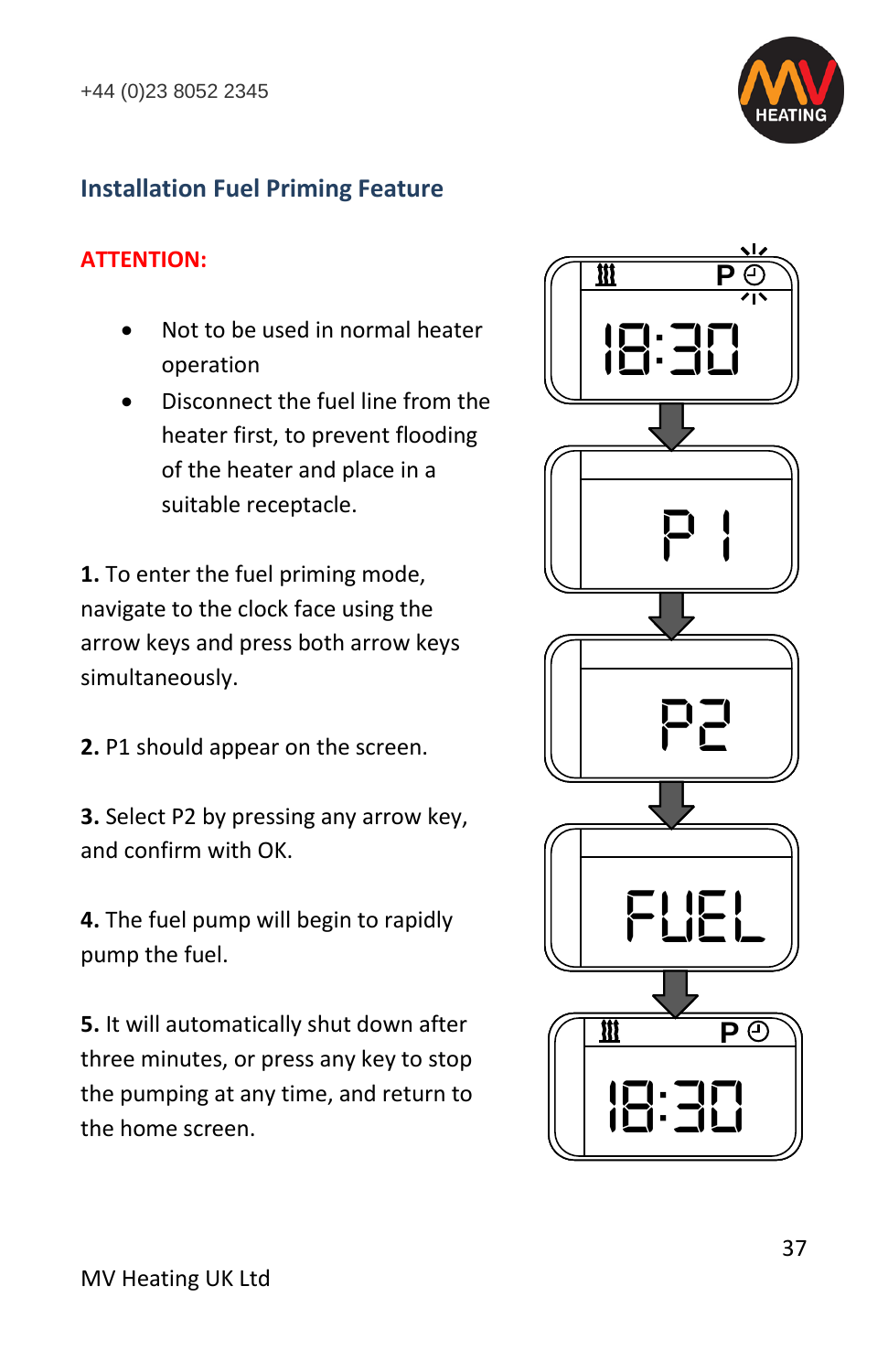

#### <span id="page-38-0"></span>**Checking Error Codes**

If the heater has stopped running, you will need to follow these steps to view the fault information.

**1.** Check the error using the arrow keys. Exit by pressing either OK or the power button.

**2.** Press both arrow keys to display message 'dEL'.

**3.** Press OK to delete all errors or power to go back. Once the display reads 'IE00' then no errors have been found.

<span id="page-38-1"></span>**4.** Press OK or power to return.

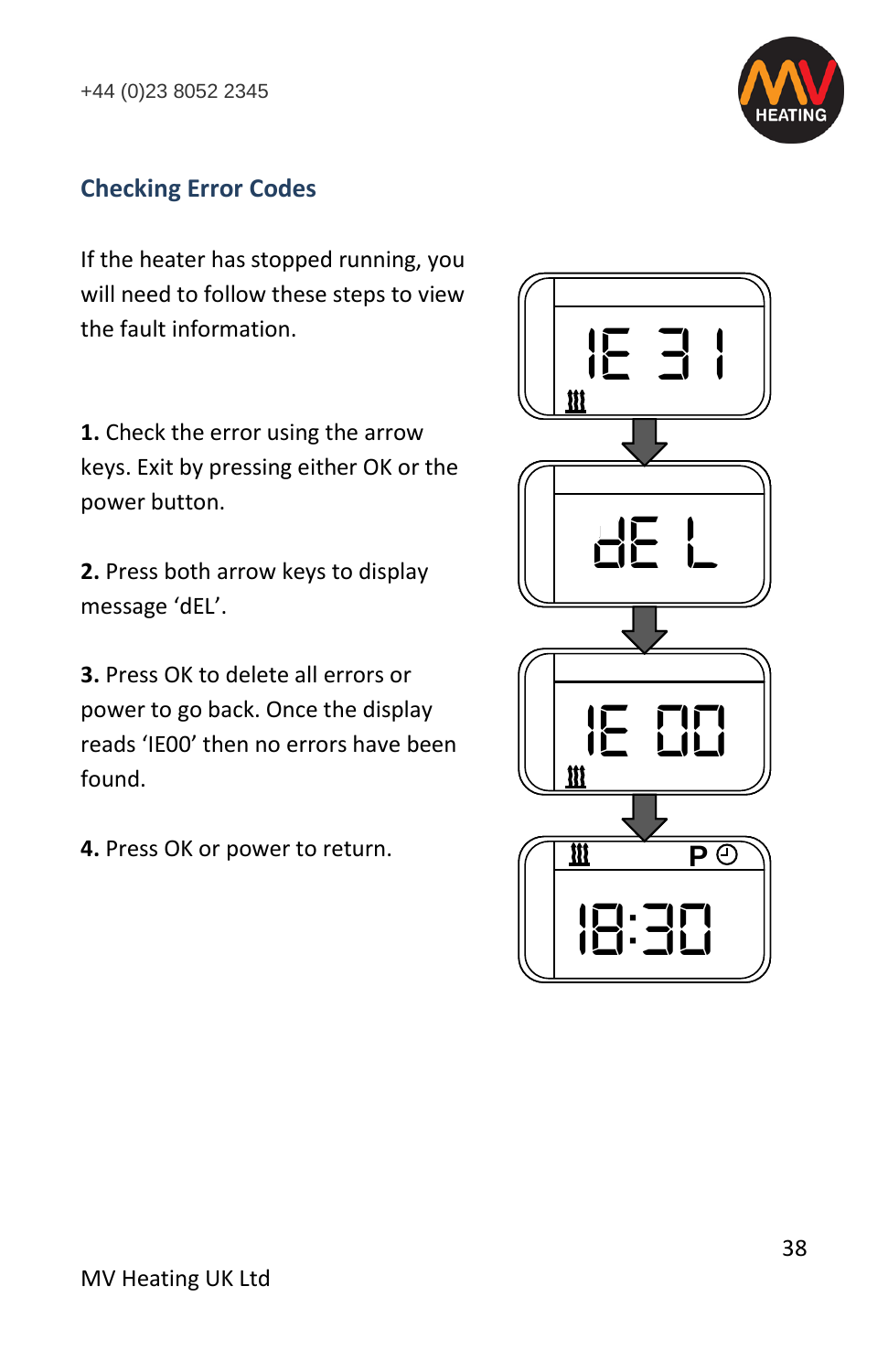

#### **Resetting Digital Controller to Factory Settings**

**1.** Navigate to the clock face on the menu and simultaneously press both arrow buttons.

**2.** P1 should appears on the screen.

**3.** Using the left arrow key select '—01', confirm by clicking the 'OK' button.

**4.** The control should now be reset to its original factory settings.

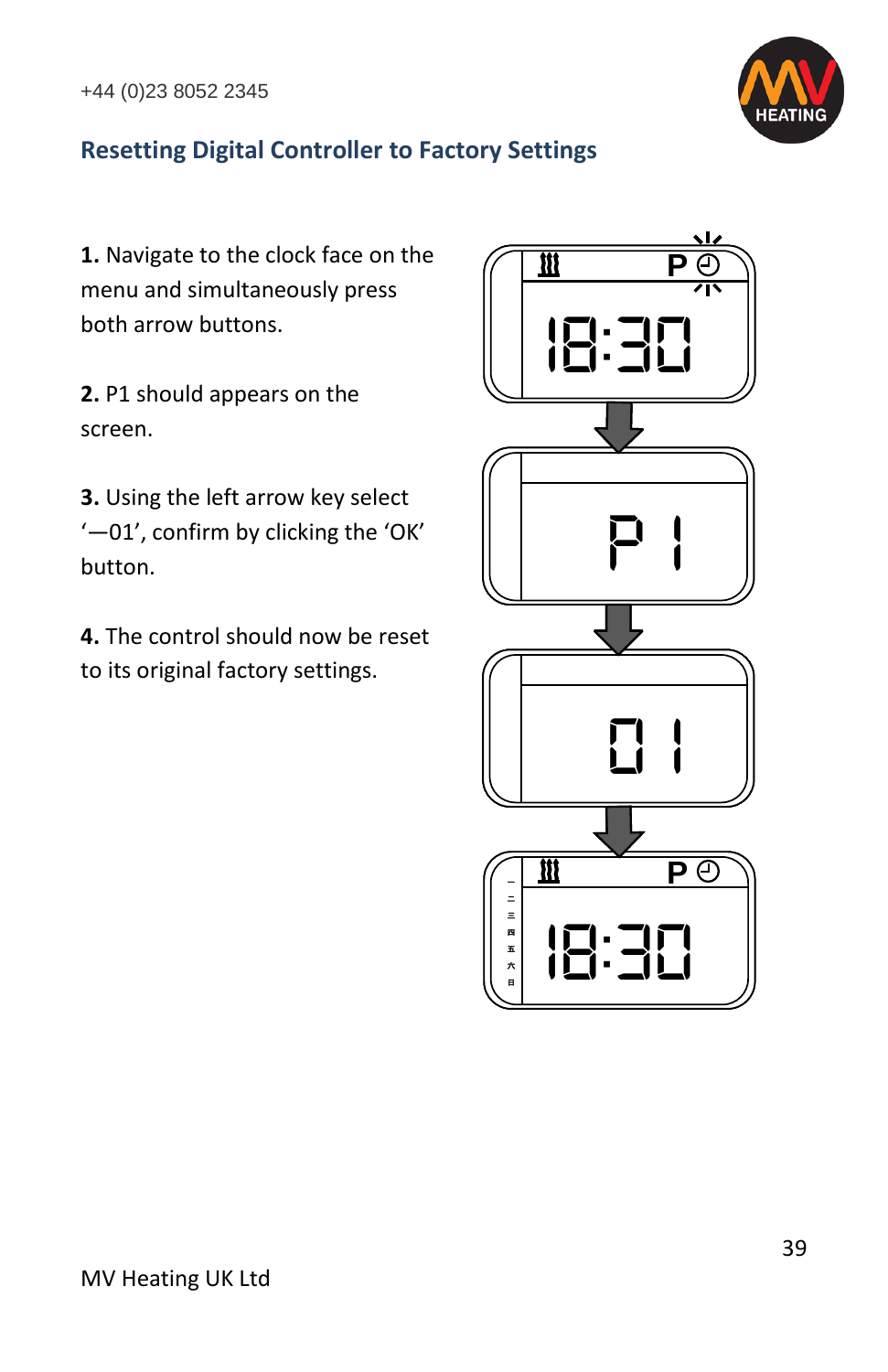

#### <span id="page-40-0"></span>**Maintenance**

Once the heater is installed, it should ideally be turned on a few times to remove any air trapped in the fuel lines. Also ensure there is no leaking from the lines and that all electric terminals fit securely together.

You should also regularly:

- Check the air inlet and outlet for any pollution or foreign matters
- Clean the externals of the heater
- Check for corrosion or loose connections of the circuits
- Check the combustion air inlet and exhaust pipe for damage and clogs
- Check the fuel line for leaks

To ensure a long life of the heater it is advised that you run it for at least 10 minutes every month, to prevent malfunction of mechanical parts.

After 10 years the heat exchanger, overheat sensor and exhaust should be replaced by a professional.

If any welding is being attempted on the vehicle, please remove the positive power supply wire and earth it to protect the controller from any damage.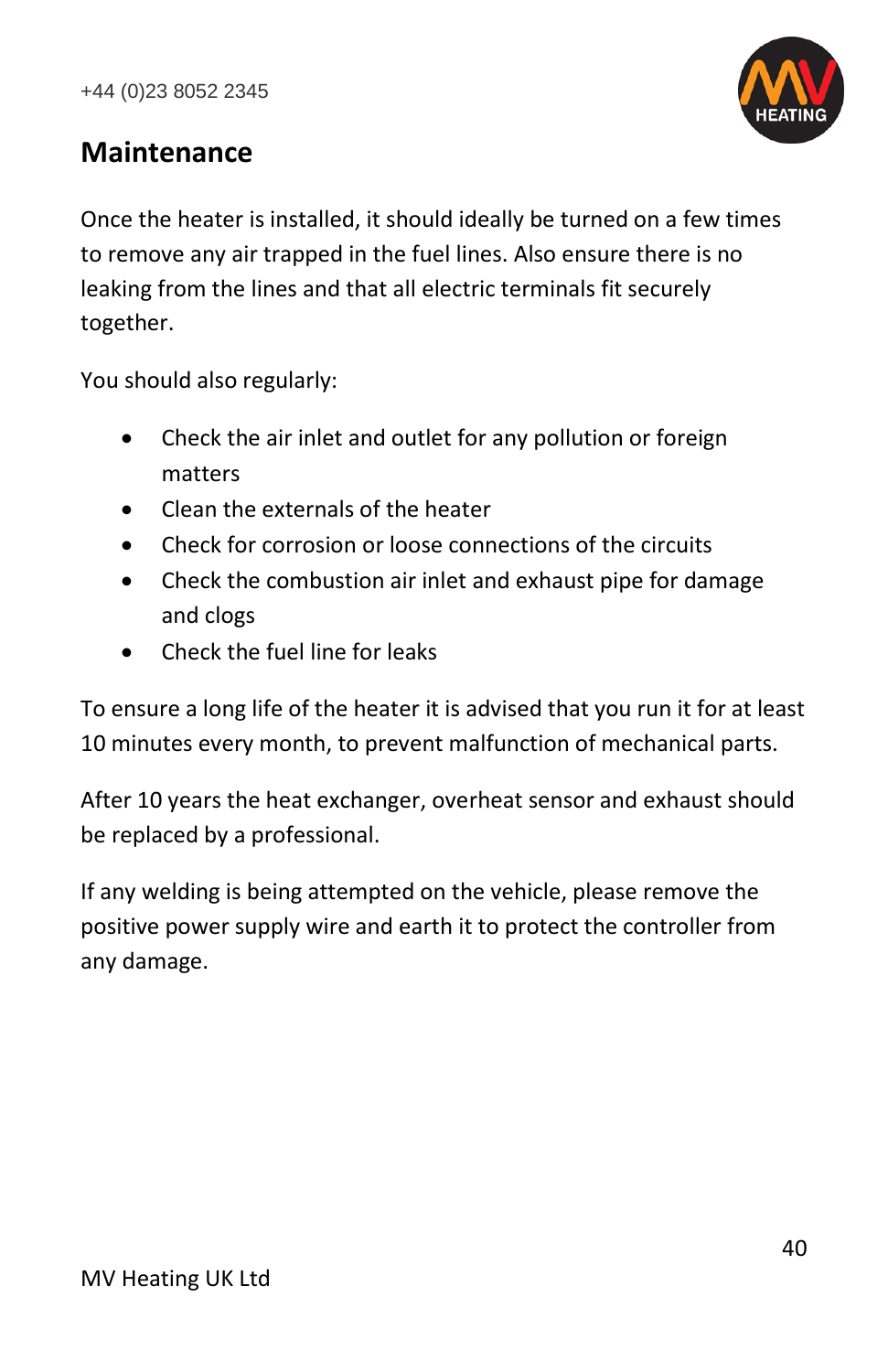

#### <span id="page-41-0"></span>**Additional Precautions**

1. A trial run is useful before continual use of the heater to ensure all parts are working correctly. If lasting dense smoke occurs, irregular combustion noise, lingering fuel smell, or overheating happens, the heater should be switched off and allowed to cool. The fuse should also be removed, rendering the heater unusable. The installation should then be looked over, paying close attention to any loose connections of electrics, or pipework. A voltage check may be required, as well as checking fuel levels.

If the heater has not been allowed to cool down before restarting, don't be alarmed when ignition does not occur straight away. The heater will go into a self-check mode, and will only start when the internal temperature has cooled to appropriate levels. If any problems persist, the heater and installation should be looked at by a trained professional.

**Note:** Once switched off, the water pump and air motor will continue to run. This is the cool down cycle, and is necessary to prevent damage to internal parts.

- 2. Be sure to turn the heater off before filling up the fuel tank.
- 3. The heater should ideally be run for 10 minutes every month to prevent the fuel pump, or any moving parts from blocking.
- 4. The manufacturer will not be held responsible for any damage to the heater caused by anything that violates these instructions.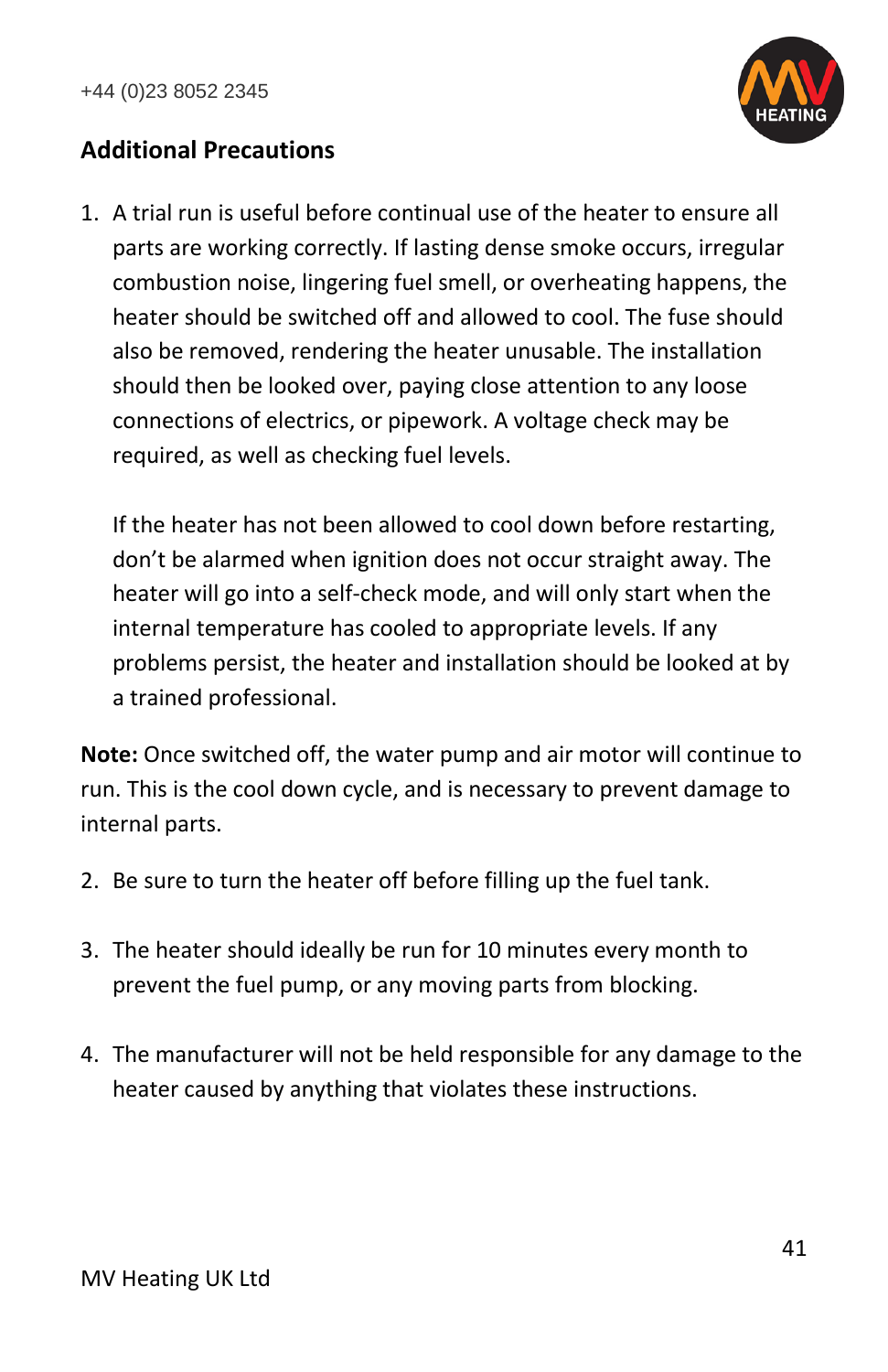

#### <span id="page-42-0"></span>**Fault Finding**

Fault codes will be displayed on the timer.

Press the **P** key in the heating mode. The fault code will be displayed as XEXX, where X is the breakdown number and XX is the fault code (see next page). Use the arrow keys to view the breakdown information.

To eliminate the failure information; hold down the **P** key and press the heating button. The information will now be cleared. Press the heating button again to display the current time.

#### **Treatment of usual troubles**

If the heater is switched on but does not work correctly, the following methods can be used for treatment.

- Turn off and then restart the heater. Do not restart the heater more than twice if the same problem persists.
- Ensure that the heater has cooled completely before attempting a restart, paying close attention if the coolant temperature has exceeded 70°C.
- Check that the fuses between the battery and the heater are correct (see below).

| <b>Protected Circuit</b>      | <b>Rated current of</b><br>fuse DC12V | <b>Rated current of</b><br> fuse DC24V |
|-------------------------------|---------------------------------------|----------------------------------------|
| Warm air blower motor circuit | 25A                                   | 25A                                    |
| Main circuit of heater        | 20A                                   | 15A                                    |
| Operation cicuit of heater    | 5Δ                                    | 5Δ                                     |

Ensure that there is sufficient coolant in the system before starting-up, and never start the heater if the coolant has frozen.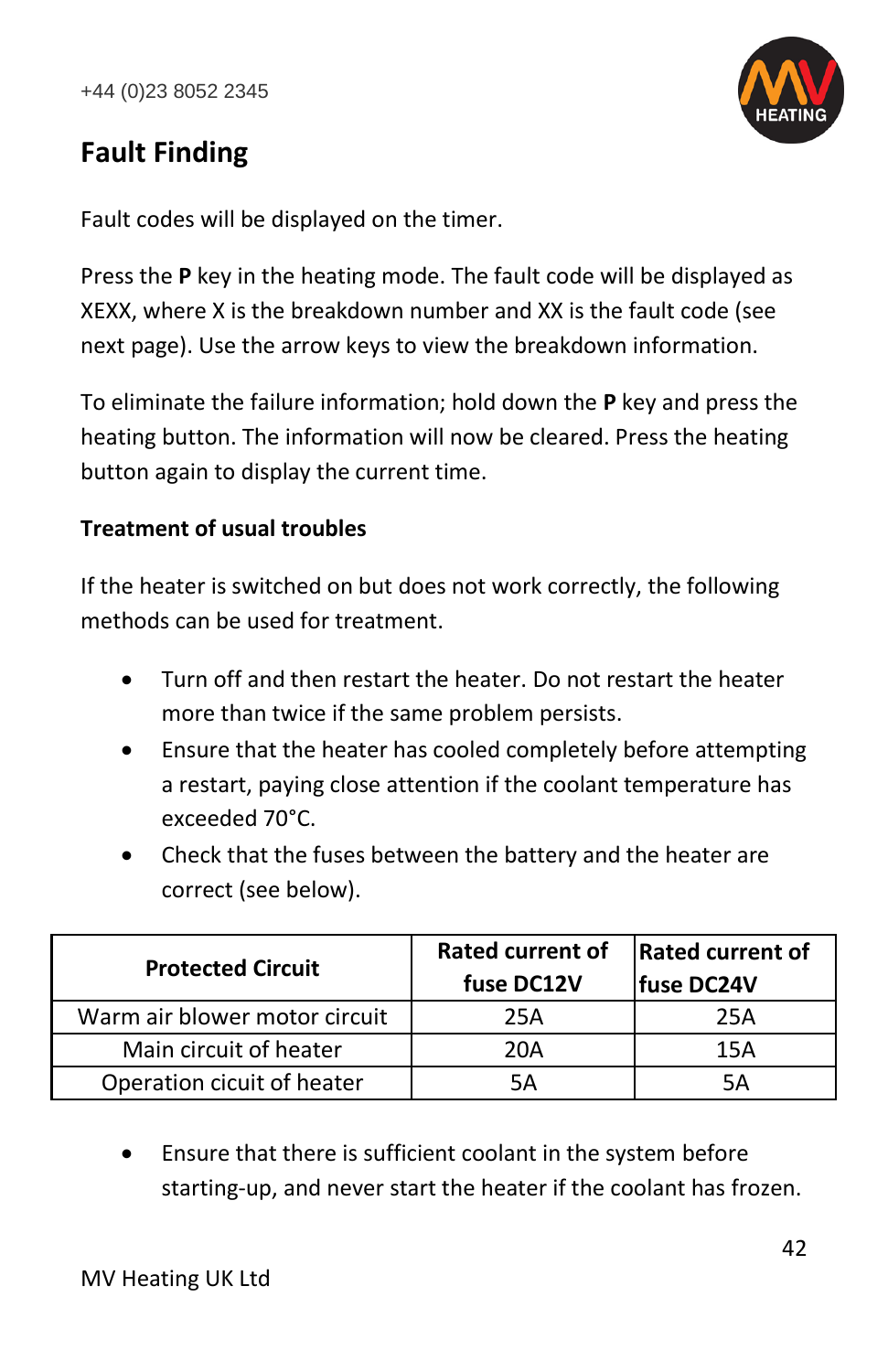

#### <span id="page-43-0"></span>**Fault Codes and Troubleshooting**

| <b>Fault</b> | <b>Description</b>             | Troubleshooting                                    |
|--------------|--------------------------------|----------------------------------------------------|
| Code         |                                |                                                    |
| 10           | Voltage to high <15 (12V) >29  | A) Check Voltage at the battery                    |
|              | (24V)                          | B) Check Voltage at the heater                     |
| 11           | Voltage to low <10.2 (12V)     | A) Check Voltage at the battery                    |
|              | >20.5(24V)                     | B) Check Voltage at the heater                     |
|              |                                | C) Charge Battery                                  |
| 13           | <b>Second Start Failure</b>    | Check whether the fuel pipe is<br>A)               |
|              |                                | blocked                                            |
|              |                                | Check if the air inlet or exhaust outlet<br>B)     |
|              |                                | is blocked                                         |
|              |                                | Check whether the fuel tank has<br>C)              |
|              |                                | enough fuel for the standpipe to pick              |
|              |                                | up                                                 |
| 12           | Software overheating           | A) Check coolant level - If necessary, refill once |
|              |                                | cooled, and re-start heater                        |
| 14           | Overheating                    | B) Check whether the water pump is working         |
| 15           | Overheat lock (10-time         |                                                    |
|              | starting failure)              |                                                    |
| 17           | Overheating hardware           |                                                    |
| 20           | Glow pin broken circuit        | A) Clean the glow plug of any carbon build-up      |
| 21           | Glow pin short circuit         | B) Change glow pin                                 |
|              |                                | C) Change controller                               |
| 30           | Fan rotation speed is too high | A) Change controller                               |
| 31           | Broken circuit in the air      | A) Check that the fan wheel is not rubbing         |
|              | motor                          | B) Change the air motor                            |
| 32           | Short circuit in the air motor | C) Change controller                               |
| 33           | Fan rotation speed is too low  | A) Check if the voltage of the heater is too low   |
|              |                                | B) Check if the fan wheel is rubbing               |
|              |                                | C) Change Controller                               |
| 38           | Matrix heater broken circuit   | A) Check matrix heater motor                       |
| 39           | Matrix heater short circuit    |                                                    |
| 41           | Water pump broken circuit      | A) Check the water pipe for kinks and              |
|              |                                | blockages                                          |
| 42           | Water pump short circuit       | B) Replace water pump                              |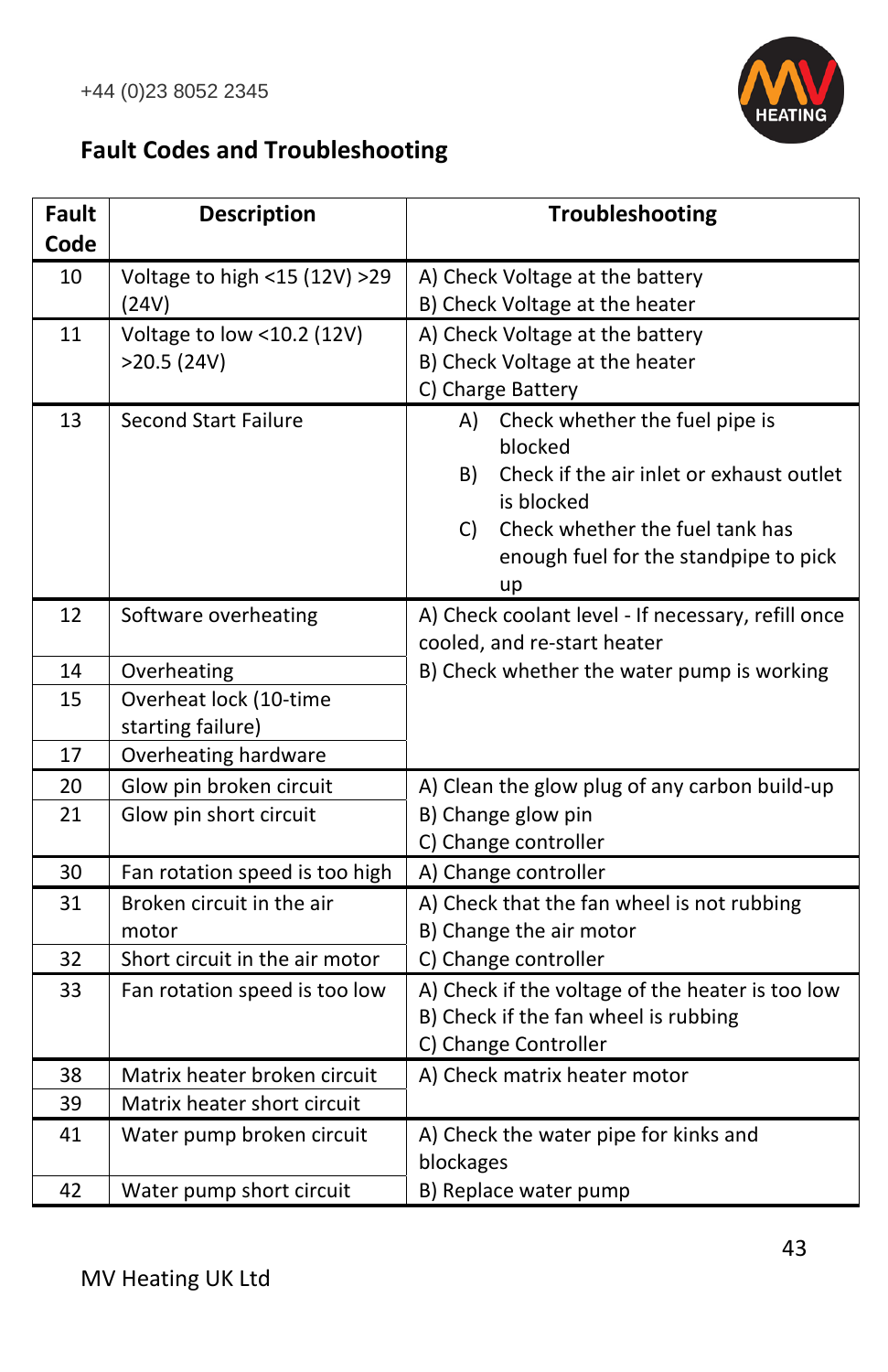

| 47             | Fuel pump short circuit                        | A) Ensure the fuel pump lead is correctly<br>installed                                                                  |
|----------------|------------------------------------------------|-------------------------------------------------------------------------------------------------------------------------|
| 48             | Fuel Pump broken circuit                       | B) Change fuel pump<br>C) Change controller                                                                             |
| Fault<br>Code  | <b>Description</b>                             | Troubleshooting                                                                                                         |
| 50             | Starting Lock (see 13)                         | A) See 13                                                                                                               |
| 51             | Temperature of the flame<br>sensor is too high | A) Wait for flame sensor to cool and re-start<br>B) Change flame sensor (normal temperature<br>resistance >1 $\Omega$ ) |
| 52             | Flame out three times (See<br>13)              | A) See 13                                                                                                               |
| 60             | Temperature sensor broken<br>circuit           | A) Check temperature sensor (normal<br>temperature resistance is about $10\Omega$ )                                     |
| 61             | Temperature sensor short<br>circuit            | B) Change temperature sensor                                                                                            |
| 64             | Flame sensor broken circuit                    | A) Check flame sensor (normal temperature<br>resistance is about $0.8\Omega$ )                                          |
| 65             | Flame sensor short circuited                   | B) Change flame sensor                                                                                                  |
| 71             | Overheat sensor broken<br>circuit              | A) Check overheat sensor                                                                                                |
| 72             | Overheat sensor short circuit                  | B) Change overheat sensor<br>C) Change controller                                                                       |
| 99             | Invalid fault information                      | A) Change controller                                                                                                    |
| D <sub>3</sub> | Maintenance Reminder                           | A) Clean carbon build-up inside the heater                                                                              |